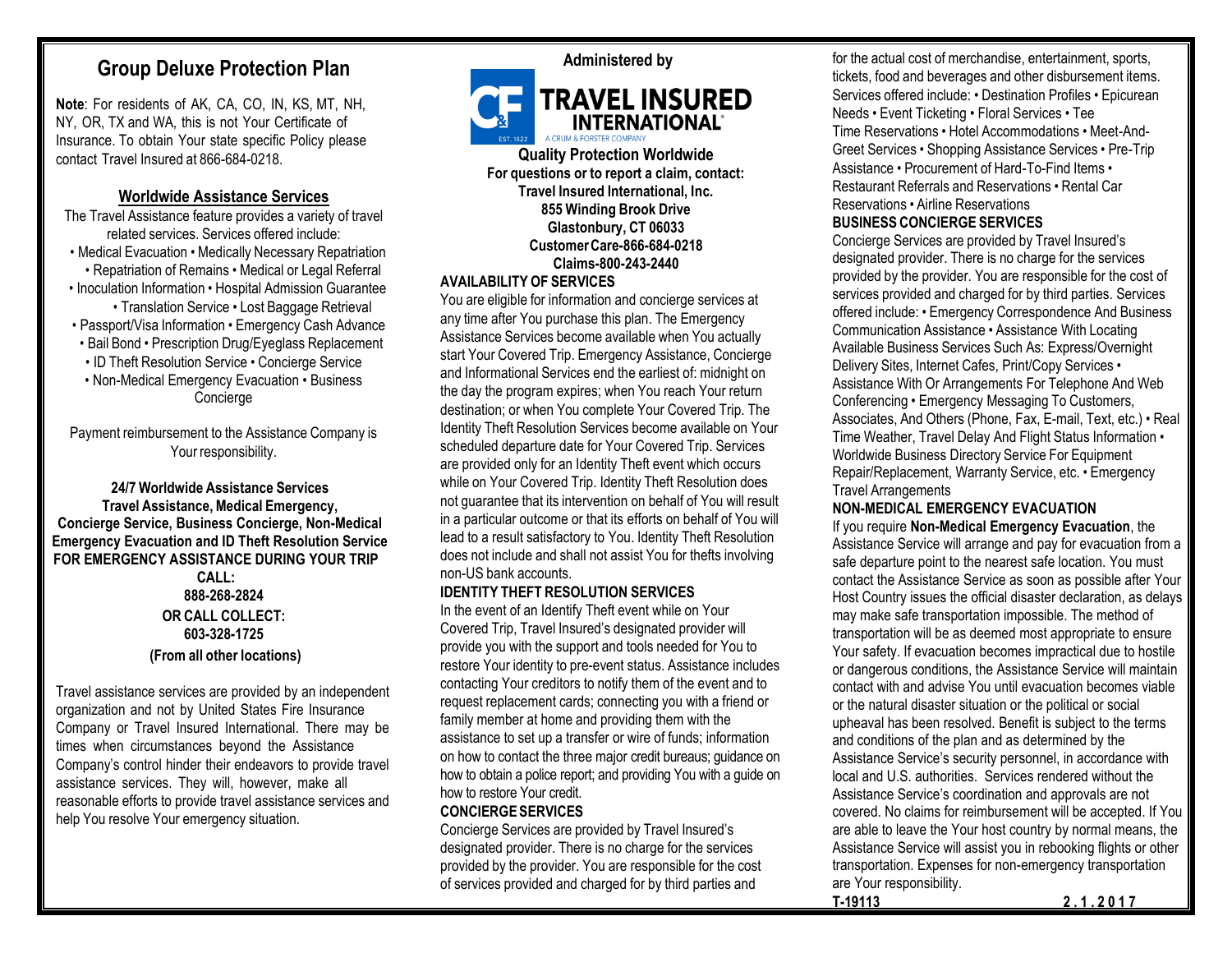**To facilitate prompt claims settlement**:

#### **TRIP CANCELLATION/TRIP INTERRUPTION**:

IMMEDIATELY Call Your Travel Supplier and Travel Insured International to report Your cancellation and avoid non-Covered Expenses due to late reporting. Travel Insured International will then advise You on how to obtain the appropriate form to be completed by You and the attending Physician. If You are prevented from taking Your trip due to Sickness or Injury, You should obtain medical care immediately. We require a certification by the treating Physician at the time of Sickness or Injury that medically imposed restrictions prevented Your participation in the Trip. Provide all unused transportation tickets, official receipts, etc.

**TRIP DELAY**: Obtain any specific dated documentation, which provides proof of the reason for delay (airline or Cruise line forms, medical statements, etc). Submit this documentation along with Your Trip itinerary and all receipts from additional expenses incurred. **MEDICAL EXPENSES**: Obtain receipts from the providers of service, etc., stating the amount paid and listing the diagnosis and treatment.

**BAGGAGE**: Obtain a statement from the Common Carrier that Your Baggage was delayed or a police report showing Your Baggage was stolen along with copies of receipts for Your purchases.

**T-19113 2 . 1 . 2 0 1 7**

## **United States Fire Insurance Company**

Administrative Office: 5 Christopher Way, Eatontown, NJ 07724 (Hereinafter referred to as "the Company")

## **TRAVEL PROTECTION INSURANCE** Certificate of Insurance

This Certificate Plan of Insurance describes the insurance benefits underwritten by United States Fire Insurance Company, herein referred to as the Company and also referred to as We, Us and Our. Please refer to the accompanying Schedule of Benefits, which provides the Insured, also referred to as You or Your, with specific information about the program You purchased. You should contact the Company immediately if You believe that the Schedule of Benefits is incorrect.

Signed for **United States Fire Insurance Company** By:

16 ans

Marc J. Adee James Kraus Chairman and CEO Secretary

Insurance provided by this Certificate is subject to all of the terms and conditions of the Group Policy. If there is a conflict between the Policy and this Certificate, the Policy will govern.

If You are not satisfied for any reason, You may return Your Certificate to the Company within 14 days after receipt. Your premium will be refunded, provided You have not already departed on the Trip or filed a claim. When so returned, the coverage under the Certificate is void from the beginning.

**Renewal:** Coverage under this Certificate is not renewable.

**SHORT TERM COVERAGE**

#### **NON-RENEWABLE**

#### **TABLE OF CONTENTS SCHEDULE OF BENEFITS SECTION I. COVERAGES SECTION II. DEFINITIONS SECTION III. INSURING PROVISIONS SECTION IV. GENERAL EXCLUSIONS**

**SECTION V. GENERAL PROVISIONS SECTION VI. STATE ENDORSEMENTS**

#### **SCHEDULE OF BENEFITS**

**Benefit Per Trip Maximum Benefit Amount**

#### **Travel Arrangement Protection**

Trip Cancellation\*\* Trip Cost\* Trip Interruption\*\* 150% of Trip Cost\* Missed Connection (3 hours) \$500 Travel Delay (6 hours) \$750 (\$150/day) *\*Up to the trip cost protected, up to the maximum of \$20,000 \*\*For a \$0 Trip Cost, there is no Trip Cancellation and Trip Interruption is limited to \$500 Return Air only*

| Baggage and Personal Effects     | \$1,500   |
|----------------------------------|-----------|
| Per Article Limit                | \$250     |
| <b>Combined Articles Limit</b>   | \$500     |
| Baggage Delay (24 hours)         | \$400     |
| Non-Medical Emergency Evacuation | \$150,000 |

#### **Medical Protection**

Accident & Sickness Medical Expense \$50,000 Emergency Medical Evacuation \$250,000 Medically Necessary Repatriation/ Repatriation of Remains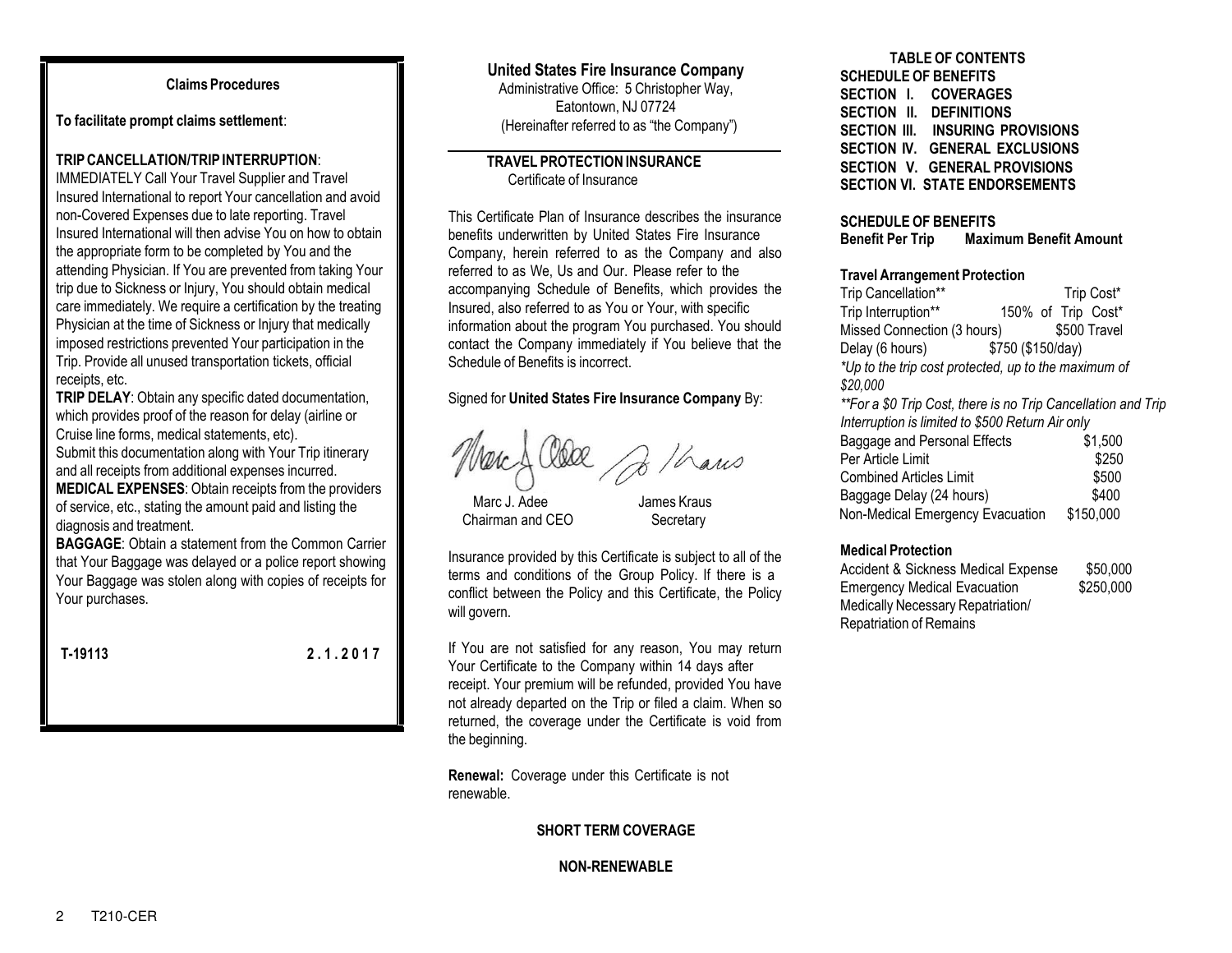## **Optional Coverage**

*Applicable only when specifically requested on the application and the appropriate additional premium has been paid and purchase confirmed on Your Confirmation of Benefits***.**

## **Cancel For Any Reason**

Up To 75% of Non-Refundable Trip Cost\*\*\* *\*\*\*The lesser of 75% of the amount prepaid for the Trip or up to the maximum of \$20,000.* 

#### **SECTION I. COVERAGES COVERAGE A TRIP CANCELLATION**

Benefits will be paid, up to the Maximum Benefit Amount shown in the Schedule of Benefits, to reimburse You for the amount of the Published Penalties and unused nonrefundable Prepaid Payments You paid for Travel Arrangements when You are prevented from taking Your Trip due to:

1. Your or a Family Member's or a Traveling Companion's or a Business Partner's death, which occurs before departure on Your Trip;

2. Your or a Family Member's or a Traveling Companion's or a Business Partner's covered Sickness or Injury, which: a) occurs before departure on Your Trip, b)requires Medical Treatment at the time of cancellation resulting in medically imposed restrictions, as certified by a Legally Qualified Physician, and c) and prevents Your participation in the Trip;

3. For the **Other Covered Reasons** listed below; provided such circumstances occur while coverage is in effect.

## **"Other Covered Reasons"** means:

- a. You or Your Traveling Companion being hijacked, quarantined, required to serve on a jury (notice of jury duty must be received after Your Effective Date), served with a court order to appear as a witness in a legal action in which You or Your Traveling Companion is not a party (except law enforcement officers);
- b. Your or Your Traveling Companion's primary place of residence or destination being rendered uninhabitable by fire, flood, burglary or other Natural Disaster. The Company will only pay benefits for Losses occurring within 30 calendar days after the Natural Disaster makes your

destination accommodations uninhabitable. Your destination is uninhabitable if: the building structure itself is unstable and there is a risk of collapse in whole or in part; (ii) there is exterior or structural damage allowing elemental intrusion, such as rain, wind, hail, or flood; (iii) immediate safety hazards have yet to be cleared such as debris on roofs or downed electrical lines; or (iv) the rental property is without electricity or water. Benefits are not payable if a storm, snow storm, blizzard or hurricane is named on or before the Effective Date of Your Trip Cancellation coverage;

- c. a documented theft of passports or visas
- d. You or Your Traveling Companion being directly involved in a traffic accident, substantiated by a police report, while en route to Your scheduled point of departure;
- e. Bankruptcy or Default of an airline, cruise line, tour operator or other travel provider (other than the Travel Supplier, tour operator or travel agency, from whom You purchased Your Travel Arrangements causing a complete cessation of travel services more than 14 days following Your Effective Date. Benefits will be paid due to Bankruptcy or Default of an airline only if no alternate transportation is available. If alternate transportation is available, benefits will be limited to the change fee charged to allow You to transfer to another airline in order to get to Your intended destination. This benefit only applies if the Certificate has been purchased within 14 days of the date Your initial deposit/payment for Your Trip is received; and You insure the full cost of Your Trip subject to penalties or restrictions;
- f. unannounced Strike that causes complete cessation of services for at least 18 consecutive hours of the Common Carrier on which You are scheduled to travel;
- g. Inclement Weather that causes complete cessation of services for at least 18 consecutive hours of the Common Carrier on which You are scheduled to travel;
- h. felonious assault of You or Your Traveling Companion within 10 days of the Scheduled Departure Date;
- i. You or Your Traveling Companion is in the military and called to emergency duty for a

national disaster other than war;

- j. involuntary employer termination or layoff affecting You or a Traveling Companion. Employment must have been with the same employer for at least 1 continuous year. ;
- k. a Terrorist Incident that occurs within 30 days of Your Scheduled Departure Date in a city listed on the itinerary of Your Trip. This same city must not have experienced a Terrorist Incident within the 90 days prior to the Terrorist Incident that is causing Your cancellation of Your Trip. Benefits are not provided if the Travel Supplier offers a substitute itinerary;
- Your family or friends living abroad with whom You were planning to stay are unable to provide accommodations due to life threatening illness, life threatening injury or death of one of them;
- m. Your normal pregnancy or attending the childbirth of Your Family Member. The pregnancy must occur after the Plan Effective Date and be verified by medical records;
- n. the primary or secondary school that You, Your Family Member or Traveling Companion attends continues classes beyond the predefined school year, due to unforeseeable events which: 1) occur after Your Effective Date for Trip Cancellation; and 2) cause the classes to extend beyond the Scheduled Departure Date of Your Trip. Extensions due to extra-curricular or athletic events are not covered;
- o. Mandatory evacuation ordered by local government authorities at Your Trip Destination (or official public evacuation notices or recommendations without a mandatory evacuation order issued) due to adverse weather or Natural Disaster;
- p. A transfer of You or Your Traveling Companion by the employer by whom You or Your Traveling Companion are employed on Your Effective Date which requires their principal residence to be relocated;
- You, Your Traveling Companion or a Family Member traveling with You is required to work during the Trip. A written statement by an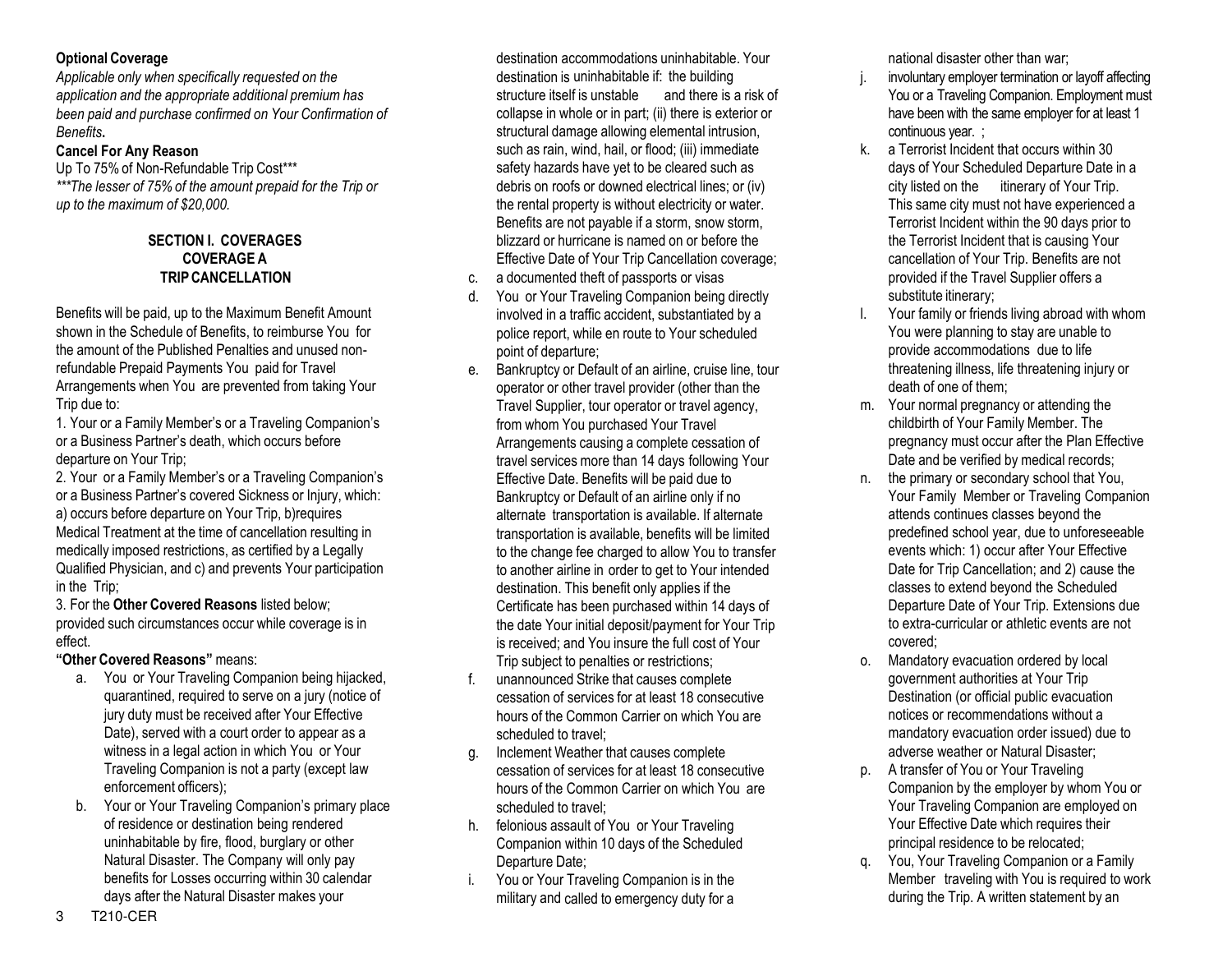unrelated company official and/or the human resources department demonstrating revocation of previously approved time off will be required.;

- r. You, Your Traveling Companion or Family Member traveling with You are directly involved in the merger of Your employer or the acquisition of Your employer by another company.;
- s. Your or Your Traveling Companion's place of employment is rendered unsuitable for business due to fire, flood, burglary or other Natural Disaster and You and/or Your Traveling Companion are required to work as a result.

All cancellations must be reported to the Travel Supplier within 72 hours of the event causing the need to cancel. If the event delays the reporting of the cancellation beyond the 72 hours, the event should be reported as soon as possible. All other delays of reporting beyond 72 hours will result in reduced benefit payments.

If Your Travel Supplier cancels Your Trip, a benefit will be paid for the reissue fee charged by the airline for the tickets The maximum payable under this Trip Cancellation Benefit is the lesser of the total amount of coverage You purchased or the Maximum Benefit Amount shown in the Schedule of Benefits.

## **Single Supplement**

Benefits will be paid, up to the Maximum Benefit Amount, for the additional cost incurred as a result of a change in the per person occupancy rate for Prepaid Travel Arrangements if a Traveling Companion's or Family Member's Trip is canceled for a covered reason and You do not cancel Your Trip.

These benefits will not duplicate any other benefits payable under the Policy or any coverage(s) attached to the Policy.

## **COVERAGE B TRIP INTERRUPTION**

Benefits will be paid, up to a) the Maximum Benefit Amount shown in the Schedule of Benefits ; or b) 150% of the total amount of coverage You purchased, to reimburse You for or unused non-refundable land or water Travel

Arrangements plus the Additional Transportation Cost paid:

- 1. to join Your Trip if You must depart after Your Scheduled Departure Date or travel via alternate travel arrangements by the most direct route possible to reach Your Trip destination; or
- 2. to rejoin Your Trip or transport You to Your originally scheduled return destination, if You must interrupt Your Trip after departure , each by the most direct route possible.

## **Trip Interruption** must be due to:

- 1. Your or a Family Member's or a Traveling Companion's or a Business Partner's death, which occurs while You are on Your Trip;
- 2. Your or a Family Member's or a Traveling Companion's or a Business Partner's covered Sickness or Injury which: a) occurs while You are on Your Trip, b) requires Medical Treatment at the time of interruption resulting in medically imposed restrictions, as certified by a Legally Qualified Physician, and c) prevents Your continued participation on Your Trip;
- 3. For the **Other Covered reasons** listed below; provided such circumstances occur while coverage is in effect.

## **"Other Covered reasons"** means:

- a. You or Your Traveling Companion being hijacked, quarantined, required to serve on a jury (notice of jury duty must be received after Your Effective Date), served with a court order to appear as a witness in a legal action in which You or Your Traveling Companion is not a party (except law enforcement officers);
- b. Your or Your Traveling Companion's primary place of residence or destination being rendered uninhabitable by fire, flood, burglary or other Natural Disaster. The Company will only pay benefits for Losses occurring within 30 calendar days after the Natural Disaster makes your destination accommodations uninhabitable. Your destination is uninhabitable if: (i) the building structure itself is unstable and there is a risk of collapse in whole or in part; (ii) there is exterior or structural damage allowing elemental intrusion, such as rain, wind, hail, or flood; (iii) immediate safety hazards have yet to be cleared such as debris on roofs or downed electrical lines; or (iv) the rental property is without electricity or water. Benefits are not payable if a storm, snow storm, blizzard or hurricane is named on or before the Effective Date of Your Trip Cancellation

coverage;

- c. a documented theft of passports or visas;
- You or Your Traveling Companion being directly involved in a traffic accident, substantiated by a police report, while en route to Your scheduled point of departure;
- e. Bankruptcy or Default of an airline, cruise line, tour operator or other travel provider (other than the Travel Supplier, tour operator or travel agency, from whom You purchased Your Travel Arrangements causing a complete cessation of travel services more than 14 days following Your Effective Date. Benefits will be paid due to Bankruptcy or Default of an airline only if no alternate transportation is available. If alternate transportation is available, benefits will be limited to the change fee charged to allow You to transfer to another airline in order to get to Your intended destination. This benefit only applies if the Certificate has been purchased within 14 days of the date Your initial deposit/payment for Your Trip is received; and You insure the full cost of Your Trip subject to penalties or restrictions;
- f. unannounced Strike that causes complete cessation of services for at least 18 consecutive hours of the Common Carrier on which You are scheduled to travel;
- g. Inclement Weather that causes complete cessation of services for at least 18 consecutive hours of the Common Carrier on which You are scheduled to travel;
- h. felonious assault of You or Your Traveling Companion within 10 days of the Scheduled Departure Date;
- i. You or Your Traveling Companion is in the military and called to emergency duty for a national disaster other than war;
- j. involuntary employer termination or layoff affecting You or a Traveling Companion. Employment must have been with the same employer for at least 1 continuous year;
- k. a Terrorist Incident that occurs within 30 days of Your Scheduled Departure Date in a city listed on the itinerary of Your Trip. This same city must not have experienced a Terrorist Incident within the 90 days prior to the Terrorist Incident that is causing Your cancellation of Your Trip. Benefits are not provided if the Travel Supplier offers a substitute itinerary;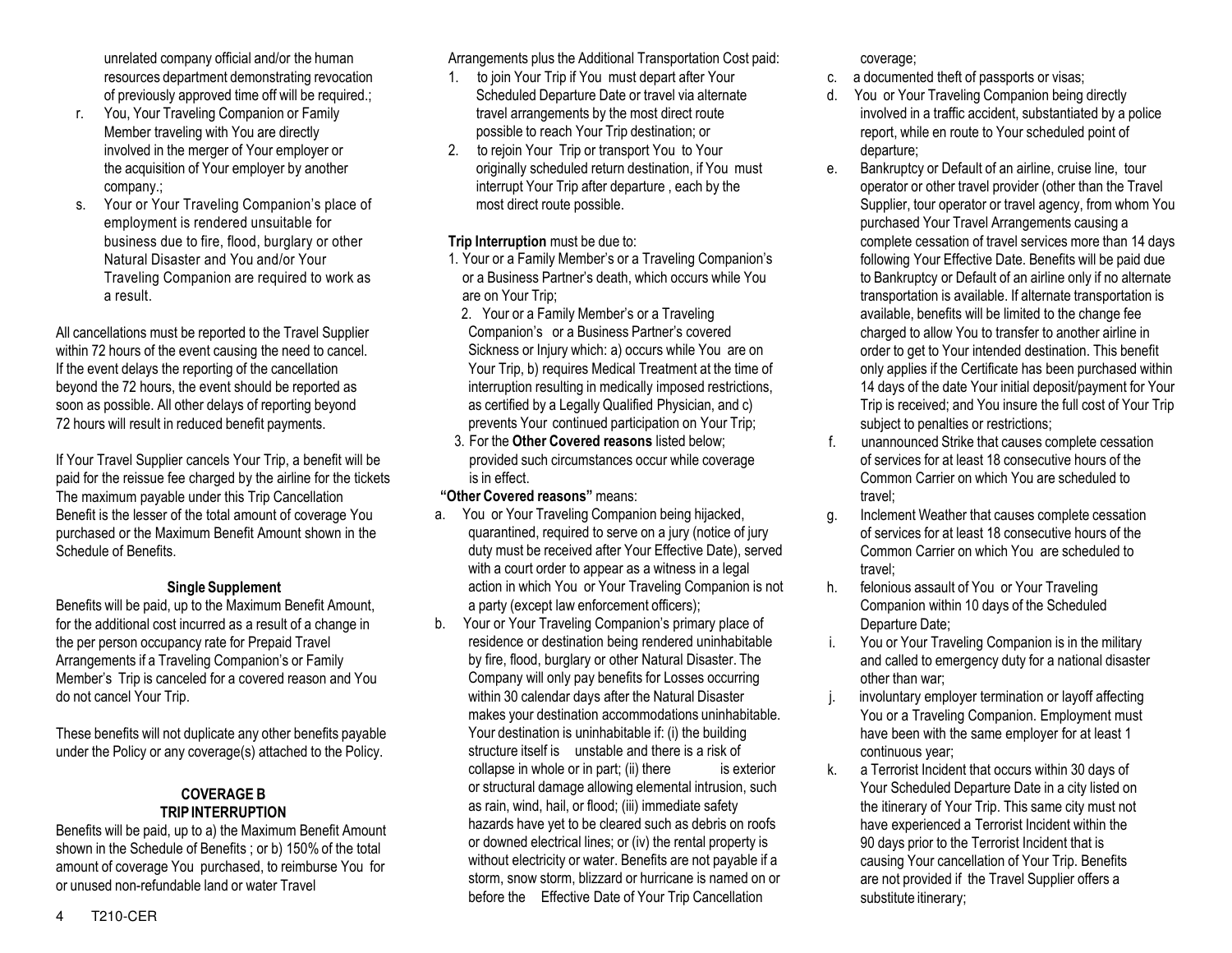- l. Your family or friends living abroad with whom You were planning to stay are unable to provide accommodations due to life threatening illness, life threatening injury or death of one of them;
- m. Your normal pregnancy or attending the childbirth of Your Family Member. The pregnancy must occur after the Plan Effective Date and be verified by medical records;
- n. the primary or secondary school that You, Your Family Member or Traveling Companion attends continues classes beyond the predefined school year, due to unforeseeable events which: 1) occur after Your Effective Date for Trip Cancellation; and 2) cause the classes to extend beyond the Scheduled Departure Date of Your Trip. Extensions due to extra-curricular or athletic events are not covered;
- o. Mandatory evacuation ordered by local government authorities at Your Trip Destination (or official public evacuation notices or recommendations without a mandatory evacuation order issued) due to adverse weather or Natural Disaster;
- p. A transfer of You or Your Traveling Companion by the employer by whom You or Your Traveling Companion are employed on Your Effective Date which requires their principal residence to be relocated;
- q. You, Your Traveling Companion or a Family Member traveling with You is required to work during the Trip. A written statement by an unrelated company official and/or the human resources department demonstrating revocation of previously approved time off will be required.
- r. You, Your Traveling Companion or Family Member traveling with You are directly involved in the merger of Your employer or the acquisition of Your employer by another company.
- s. Your or Your Traveling Companion's place of employment is rendered unsuitable for business due to fire, flood, burglary or other Natural Disaster and You and/or Your Traveling Companion are required to work as a result.

## **Additional Trip Interruption Benefits:**

If Your Traveling Companion must remain hospitalized, benefits will also be paid for reasonable accommodation, telephone call and local transportation expenses incurred by You to remain with Your Traveling Companion up to \$200

per day, limited to 10 days.

The maximum payable under this Trip Interruption Benefit is the lesser of 150% of the total amount of coverage You purchased or 150% of the Maximum Benefit Amount shown in the Schedule of Benefits.

## **Single Supplement**

Benefits will be paid, up to the Maximum Benefit Amount, for the additional cost incurred as a result of a change in the per person occupancy rate for Prepaid Travel Arrangements if a Traveling Companion's or Family Member's Trip is interrupted for a Covered Reason and You do not interrupt Your Trip.

These benefits will not duplicate any other benefits payable under the Certificate or any coverage(s) attached to the Certificate.

#### **COVERAGE C MISSED CONNECTION**

If You miss Your cruise or tour departure because Your arrival at Your Trip destination is delayed for 3 or more hours, due to:

- a) any delay of a Common Carrier (the delay must be certified by the Common Carrier);
- b) documented weather condition preventing You from getting to the point of departure;
- c) quarantine, hijacking, Strike, Natural Disaster, terrorism or riot.

We will reimburse You, up to the Maximum Benefit Amount shown in the Schedule of Benefits, for:

- a) Your Additional Transportation Cost to join Your Trip; and
- b) Your Prepaid expenses for the unused land or water Travel Arrangements ; and
- c) reasonable accommodation, telephone and meal expenses necessarily incurred by You for which You have proof of purchase and which were not paid for or provided by any other source.

These benefits will not duplicate any other benefits payable under the Certificate or any coverage(s) attached to the Certificate.

## **COVERAGE D TRAVEL DELAY**

Benefits will be paid up to \$150 per day for: 1) the nonrefundable, unused portion of the Prepaid expenses for Your Trip as long as the expenses are supported by proof of purchase and are not reimbursable by any other source; and 2) reasonable accommodation, meal, telephone call and local transportation expenses incurred by You, up to the Maximum Benefit Amount shown in the Schedule of Benefits, if You are delayed for 6 hours or more while en route to or from, or during Your Trip, due to:

- a) any delay of a Common Carrier (the delay must be certified by the Common Carrier);
- b) a traffic accident in which You or Your Traveling Companion is not directly involved (must be substantiated by a police report);
- c) lost or stolen passports, travel documents or money (must be substantiated by a police report);
- quarantine, hijacking, Strike, Natural Disaster, terrorism or riot;
- e) a documented weather condition preventing You from getting to the point of departure.

Benefits will not be paid for any expenses, which have been reimbursed, or for any services that have been provided by the Common Carrier.

These benefits will not duplicate any other benefits payable under the Certificate or any coverage(s) attached to the Certificate.

#### **COVERAGE E BAGGAGE AND PERSONAL EFFECTS**

Benefits will be provided to You, up to the Maximum Benefit Amount shown in the Schedule of Benefits:

- a) against all risks of permanent loss, theft or damage to Your Baggage and Personal Effects;
- b) subject to all General Exclusions and the Additional Limitations and Exclusions Specific to Baggage and Personal Effects in the Certificate; and
- c) occurring while coverage is in effect.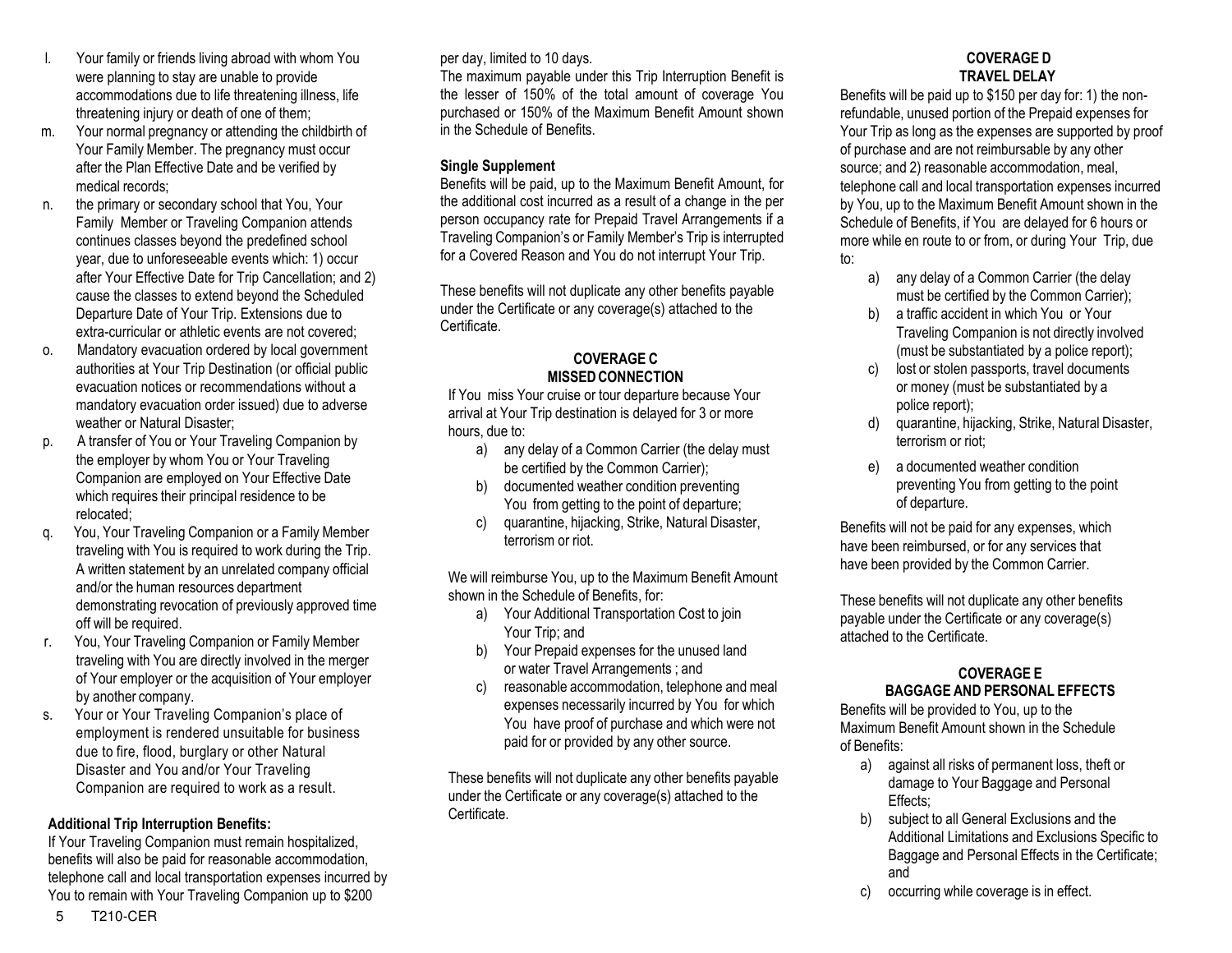"Baggage and Personal Effects" means goods being used by You during Your Trip.

## **Valuation and Payment of Loss:**

The lesser of the following amounts will be paid:

- 1) the Actual Cash Value at the time of loss, theft or damage, except as provided below;
- 2) the cost to repair or replace the article with material of a like kind and quality; or
- 3) \$250 per article.

A combined maximum of \$500 will be paid for jewelry; precious or semi-precious stones; watches; articles consisting in whole or in part of silver, gold or platinum; furs or articles trimmed with fur; cameras and their accessories and related equipment, computer, digital or electronic equipment or media.

A maximum of \$100 will be paid for the cost of replacing a passport or visa.

A maximum of \$100 will be paid for the cost associated with the unauthorized use or replacement of lost or stolen credit cards, subject to verification that You have complied with all conditions of the credit card company.

## **Baggage and Personal Effects** does not include:

- 1) animals;
- 2) automobiles and automobile equipment;
- 3) boats or other vehicles or conveyances;
- 4) trailers;
- 5) motors;
- 6) aircraft;
- 7) bicycles, except when checked as baggage with a Common Carrier;
- 8) household effects and furnishings;
- 9) antiques and collector's items;
- 10) sunglasses, contact lenses, artificial teeth, dentures, dental bridges, or hearing aids;
- 11) artificial limbs or other prosthetic devices;
- 12) prescribed medications;
- 13) keys, money, stamps and credit cards (except as otherwise specifically covered herein);
- 14) securities, stamps, tickets and documents (except as coverage is otherwise specifically provided herein);
- 15) professional or occupational equipment or property, whether or not electronic business equipment or
- 16) telephones or PDA devices, computer hardware or software;

**Baggage Delay**: If, while on a Trip, Your checked baggage is delayed or misdirected by a Common Carrier for more than 24 hours from Your time of arrival at a destination other than Your return destination, benefits will be paid, up to the Maximum Benefit Amount shown in the Schedule of Benefits, for the actual expenditure for necessary personal effects. You must be a ticketed passenger on a Common Carrier. The Common Carrier must certify the delay or misdirection. Receipts for the purchases must accompany any claim.

## **Additional Limitations and Exclusions Specific to Baggage and Personal Effects:**

Benefits are not payable for any loss caused by or resulting from:

- a) breakage of brittle or fragile articles;
- b) wear and tear or gradual deterioration;
- c) confiscation or appropriation by order of any government or custom's rule;
- d) theft or pilferage while left in any unlocked or unattended vehicle;
- e) property illegally acquired, kept, stored or transported; f) Your negligent acts or omissions; or
- g) property shipped as freight or shipped prior to the Scheduled Departure Date;
- h) electrical current, including electric arcing that damages or destroys electrical devices or appliances.

## **Additional Provisions applicable to Baggage and Personal Effects and Baggage Delay:**

Benefits will not be paid for any expenses which have been reimbursed or for any services which have been provided by the Common Carrier, hotel or Travel Supplier; nor will benefits be paid for loss or damage to property specifically scheduled under any other insurance.

## **Additional Claims Provisions Specific to Baggage:**

Your Duties After Loss of or Damage to Property or Delay of Baggage: In case of loss, theft, damage or delay of baggage or personal effects, and You must: a) take all reasonable steps to protect, save or recover the property:

- b) promptly notify, in writing, either the police, hotel proprietors, ship lines, airlines, railroad, bus, airport or other station authorities, tour operators or group leaders, or any Common Carrier or bailee who has custody of Your property at the time of loss:
- c) produce records needed to verify the claim and its amount ,and permit copies to be made:
- d) send proof of loss as soon as reasonably possible after date of loss, providing date, time, and cause of loss, and a complete list of damaged/lost items : and
- e) allow the company to examine baggage or personal effects, if requested.

These benefits will not duplicate any other benefits payable under the Certificate or any coverage(s) attached to the Certificate.

## **COVERAGE F NON-MEDICAL EMERGENCY EVACUATION**

This Non-Medical Emergency Evacuation Benefit is not available if a formal recommendation in the form of a Travel Advisory or Travel Warning from the U.S. State Department is issued for a country preceding Your arrival into that country on Your Trip, or if a country is an Excluded Country preceding Your arrival into that country on Your Trip.

You are eligible for benefits, up to the Maximum Benefit Amount shown in the Confirmation of Benefits, for all reasonable expenses incurred for Your transportation to the nearest place of safety, or to Your primary place of residence, if You must leave Your Trip for a Non-Medical Emergency Evacuation Covered reason, as defined below.

Non-Medical Emergency Evacuation must occur within 14 days of any covered event. Arrangements will be by the most appropriate and economical means available and consistent with Your health and safety. Benefits are only payable for arrangements made by authorized travel assistance provider".

## **Non-Medical Emergency Evacuation Covered reasons:**

We will pay for the Non-Medical Emergency Evacuation Benefits listed above if, while on Your Trip, a formal recommendation in the form of a Travel Advisory or Travel Warning from the U.S. State Department, is issued for You to leave a country You are visiting on Your Trip due to: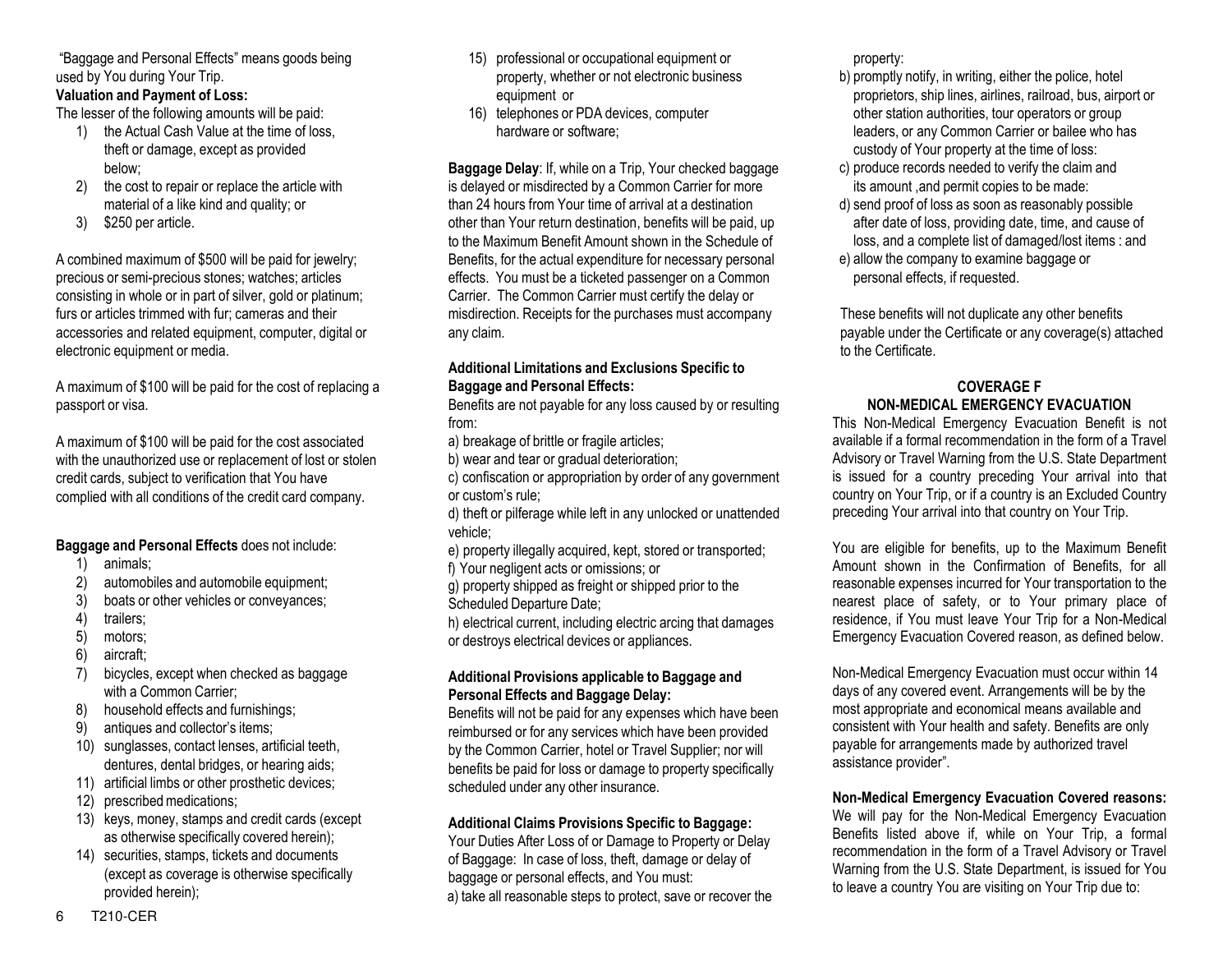- 1) a Natural Disaster;
- 2) civil, military or political unrest; or
- 3) Your being expelled or declared a persona non-grata by a country You are visiting on Your Trip.

## **Non-Medical Emergency Evacuation Exclusions:** We do not cover:

- 1) loss or expense for a Non-Medical Emergency Evacuation Covered reason which took place in an Excluded Country;
- 2) loss or expense recoverable under any other insurance or through an employer;
- 3) loss or expense arising from or attributable to:
	- (a) fraudulent or criminal acts committed or attempted by You;
	- (b) alleged violation of the laws of the country You are visiting, unless We determine such allegations to be fraudulent, or
	- (c) failure to maintain required documents or visas;
- 4) loss or expense arising from or attributable to:
	- (a) debt, insolvency, business or commercial failure;
	- (b) the repossession of any property; or
	- (c) Your non-compliance with a contract, license or permit;
- 5) loss or expense arising from or due to liability assumed by You under any contract.

These benefits will not duplicate any other benefits payable under the Policy or any coverage(s) attached to the Policy.

## **COVERAGE G ACCIDENT & SICKNESS MEDICAL EXPENSE**

Benefits will be paid for the Covered Expense incurred, up to the Maximum Benefit Amount shown in the Schedule of Benefits shown on the Schedule of Benefits, as a result of a Covered Accidental Injury or covered Sickness, which first occurs during Your Trip (of a duration of 90 days or less for Sickness). Only Covered Expenses incurred during Your Trip (of duration of 90 days or less for Sickness) will be reimbursed. Expenses incurred after Your Trip are not covered.

Benefits will include up to \$750 for expenses for emergency dental treatment due to Injury to natural teeth. Only expenses for emergency dental treatment to natural teeth incurred during Your Trip will be reimbursed. Expenses incurred after Your Trip are not covered.

Benefits will not be paid in excess of the Usual and Customary Charges.

Advance payment will be made to a Hospital, up to the Maximum Benefit Amount, if needed to secure Your admission to a Hospital, because of a Covered Accidental Injury or covered Sickness. The authorized travel assistance company will coordinate advance payment to the Hospital.

For the purpose of this benefit:

"Covered Expense" means expense incurred only for the following:

1. The medical services, prescription drugs, prosthetics, therapeutic services and supplies ordered or prescribed by a Legally Qualified Physician as Medically Necessary for treatment;

2. Hospital or ambulatory medical-surgical center services (including expenses for a cruise ship cabin or hotel room, not already included in the cost of the Your Trip, if recommended as a substitute for a hospital room for recovery from a Covered Accidental Injury or covered Sickness);

3. Transportation furnished by a professional ambulance company to and/or from a Hospital.

These benefits will not duplicate any benefits payable under the Certificate or any coverage(s) attached to the Certificate.

## **COVERAGE H EMERGENCY MEDICAL EVACUATION, MEDICAL REPATRIATION AND RETURN OF REMAINS**

When You suffer loss of life for any reason or incur a Sickness or Injury during the course of Your Trip, the following benefits are payable, up to the Maximum Benefit Amount shown in the Schedule of Benefits.

1. **Emergency Medical Evacuation**: If the local attending Legally Qualified Physician and the authorized travel assistance company determine that transportation to a Hospital or medical facility is Medically Necessary to treat an unforeseen Sickness or Injury which is acute or life threatening and adequate Medical Treatment is not available in the immediate area, the Transportation Expense incurred will be paid for the Usual and Customary Charges for transportation to the closest Hospital or medical facility capable of providing that treatment. If You are traveling alone and will be hospitalized for more than 7 consecutive days and Emergency Evacuation is not imminent, benefits will be paid to transport one person, chosen by You, by Economy Transportation, for a single visit to and from Your bedside.

If You are in the Hospital for more than 7 consecutive days and Your dependent children who are under 18 years of age and accompanying You on Your Trip are left unattended, Economy Transportation will be paid to return the dependents to their home (with an attendant, if considered necessary by the authorized travel assistance company).

2. **Medical Repatriation:** If the local attending Legally Qualified Physician and the authorized travel assistance company determine that it is Medically Necessary for You to return to Your primary place of residence because of an unforeseen Sickness or Injury which is acute or lifethreatening, the Transportation Expense incurred will be paid for Your return to Your primary place of residence or to a Hospital or medical facility closest to Your primary place of place of residence capable of providing continued treatment via one of the following methods of transportation, as approved, in writing, by the authorized travel assistance company:

i) one-way Economy Transportation;

ii) commercial air upgrade (to Business or First Class), based on Your condition as recommended by the local attending Legally Qualified Physician and verified in writing

and considered necessary by the authorized travel assistance company; or

iii) other covered land or air transportation including, but not limited to, commercial stretcher, medical escort, or the Usual and Customary Charges for air ambulance, provided such transportation has been pre-approved and arranged by the authorized travel assistance company. Transportation must be via the most direct and economical route.

3. **Return of Remains:** In the event of Your death during a Trip, the expense incurred will be paid for minimally necessary casket or air tray, preparation and transportation of Your remains to Your primary place of residence in the United States of America or to the place of burial.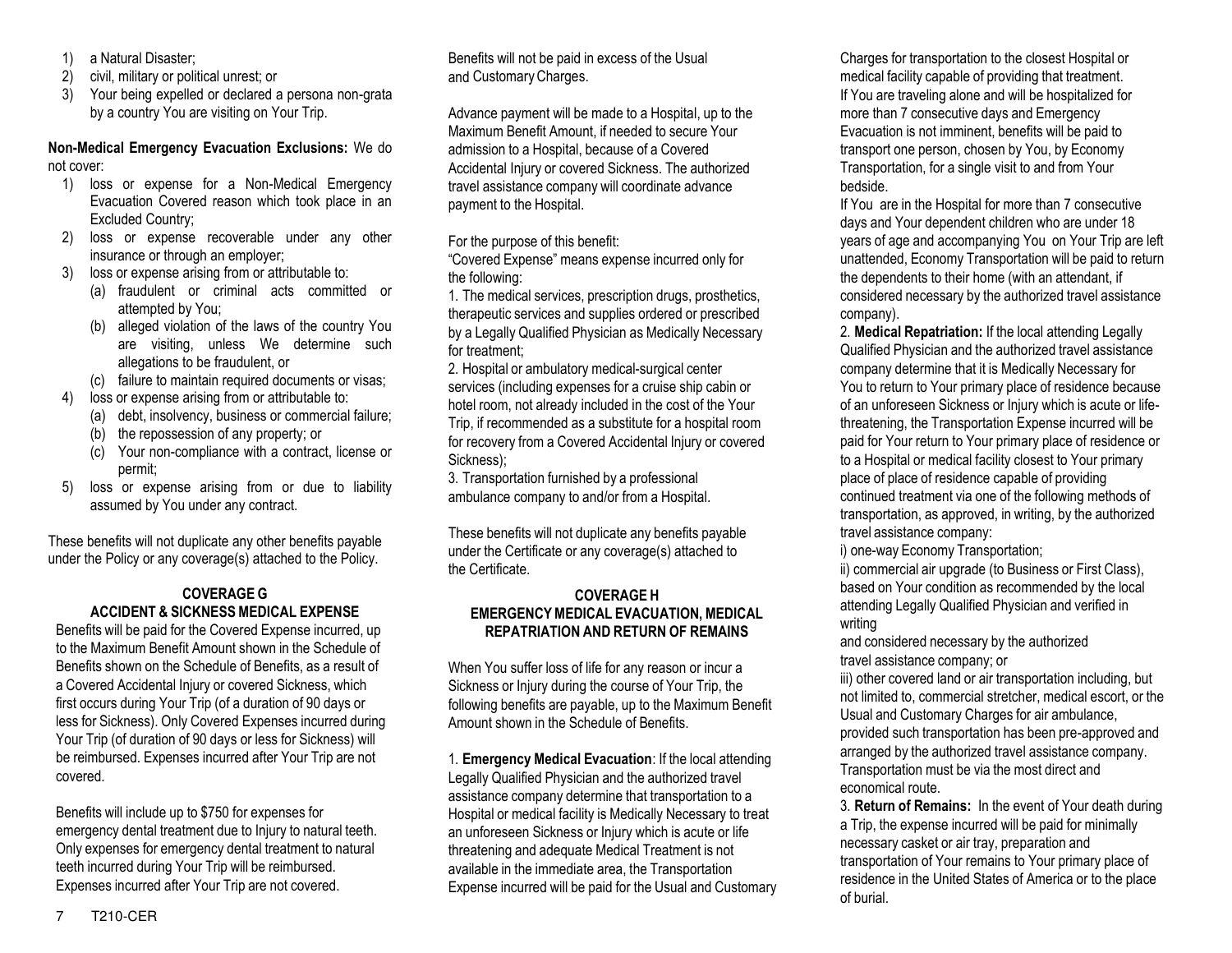Benefits are paid less the value of Your original unused return travel ticket.

These benefits will not duplicate any other benefits payable under the Certificate or any coverage(s) attached to the Certificate.

## **COVERAGE I OPTIONAL CANCEL FOR ANY REASON**

Not applicable for \$0 Trip Costs **Optional Coverage:** Applicable only when purchased within at the time of original plan purchase and if the appropriate additional premium has been paid. If You cancel Your Trip for any reason not otherwise covered by this plan, benefits will be paid for up to 75% of the Prepaid, forfeited, non-refundable Payments or Deposits You paid for Your Trip provided:

- a) Your Payment or Deposit for this plan within 14 days of the date Your initial Payment or Deposit for Your Trip is received; and
- b) You have paid the Travel Supplier for the full cost for all non-refundable Trip costs for Your Trip prior to Your cancellation of Your Trip; and
- c) You cancel Your Trip 48 hours or more before Your Scheduled Departure.

#### **SECTION II. DEFINITIONS**

**Accident** means a sudden, unexpected unusual specific event that occurs at an identifiable time and place, and shall also include exposure resulting from a mishap to a conveyance in which You are traveling. **Additional Transportation Cost** means the actual cost incurred for one-way Economy Transportation by Common Carrier reduced by the value of an unused travel ticket.

**Baggage and Personal Effects** means luggage, personal possessions and travel documents taken by You on Your Trip.

**Bankruptcy or Default** means the total cessation of operations due to insolvency, with or without the filing of a bankruptcy petition by an airline or cruise line, tour operator or other travel provider provided the Bankruptcy or Default occurs more than 14 days following Your Effective Date for the Trip Cancellation Benefits. There is no coverage for the

Bankruptcy or Default of any person, organization, agency or firm from whom You purchased Travel Arrangements supplied by others.

**Business Partner** means an individual who (a) is involved in a legal general partnership with You and (b) is actively involved in the day to day management of Your business. **Common Carrier** means any land, sea, or air conveyance operating under a valid license for the transportation of passengers for hire , not including taxicabs or rented, leased or privately owned motor vehicles. **Company** means United States Fire Insurance

**"Complications of Pregnancy"** means conditions (when the pregnancy is not terminated) whose diagnoses are distinct from pregnancy but are adversely affected by pregnancy or are caused by pregnancy. These conditions include acute nephritis, nephrosis, cardiac

decompensation, missed abortion and similar medical and surgical conditions of comparable severity. Complications of Pregnancy also include non-elective cesarean section, ectopic pregnancy which is terminated and spontaneous termination of pregnancy, which occurs during a period of gestation in which a viable birth is not possible.

Complications of Pregnancy does not include false labor, occasional spotting, Physician-prescribed rest during the period of pregnancy, morning sickness, hyperemesis gravidarum, preeclampsia and similar conditions associated with the management of a difficult pregnancy not constituting a nosologically distinct complication of pregnancy.

**Covered Trip** means scheduled trips, tours or Cruises for which (a) coverage is requested: and (b) the required premium is submitted prior to the Scheduled Departure Date.

**Cruise** means any prepaid sea arrangements. **Default** means a material failure or inability to provide contracted services.

**Dependent Child(ren)** means Your children, including an unmarried child, stepchild, legally adopted child or foster child who is: (1) less than age 19 and primarily dependent on You for support and maintenance; or (2) who is at least age 19 but less than age 23 and who regularly attends an accredited school or college; and who is primarily dependent on You for support and maintenance. **Domestic Partner** means an opposite or same sex partner who, for at least 12 consecutive months, has resided with You and shared financial assets/obligations with You. Both

You and the Domestic Partner must: (1) intend to be life partners;

(2) be at least the age of consent in the state in which You both reside; and (3) be mentally competent to contract. Neither You nor the Domestic Partner can be related by blood to a degree of closeness that would prohibit a legal marriage, be married to anyone else, or have any other Domestic Partner. The Company may require proof of the Domestic Partner relationship in the form of a signed and completed affidavit of domestic partnership.

**Economy Transportation** means the lowest published available transportation rate for a ticket on a Common Carrier matching the original class of transportation that You purchased for Your Trip. **Excluded Country** means one of the following countries from which Non-Medical Emergency Evacuations are not available such as Afghanistan, Chechnya, Democratic Republic of the Congo, Iran, Iraq, Israel West Bank, Israel Gaza Strip, Ivory Coast, North Korea, Somalia, Sudan, Syria, or any country subject to the administration and enforcement of U.S. economic embargoes and trade sanctions by the OFFICE OF FOREIGN ASSET CONTROLS (OFAC). **Family Member** means any of the following: Your or Your Traveling Companion's legal spouse (or commonlaw spouse where legal), legal guardian or ward, son or daughter (adopted, foster, step or in-law), brother or sister (includes step or in-law), parent (includes step or in-law), grandparent (includes in-law), grandchild, aunt, uncle, niece or nephew or Domestic Partner. **Hospital** means (a) a place which is licensed or recognized as a general hospital by the proper authority of the state in which it is located: (b) a place operated for the care and treatment of resident inpatients with a registered graduate nurse (RN) always on duty and with a laboratory and X-ray facility: (c) a place recognized as a general hospital by the Joint Commission on the Accreditation of Hospitals; (d) other than a residence, a place where treatment in a Hyperbaric chamber can be received. Not included is a hospital or institution licensed or used principally: (1) for the treatment or care of drug addicts or alcoholics: or (2) as a clinic continued or extended care facility, skilled nursing facility, convalescent home, rest home, nursing home or home for the aged.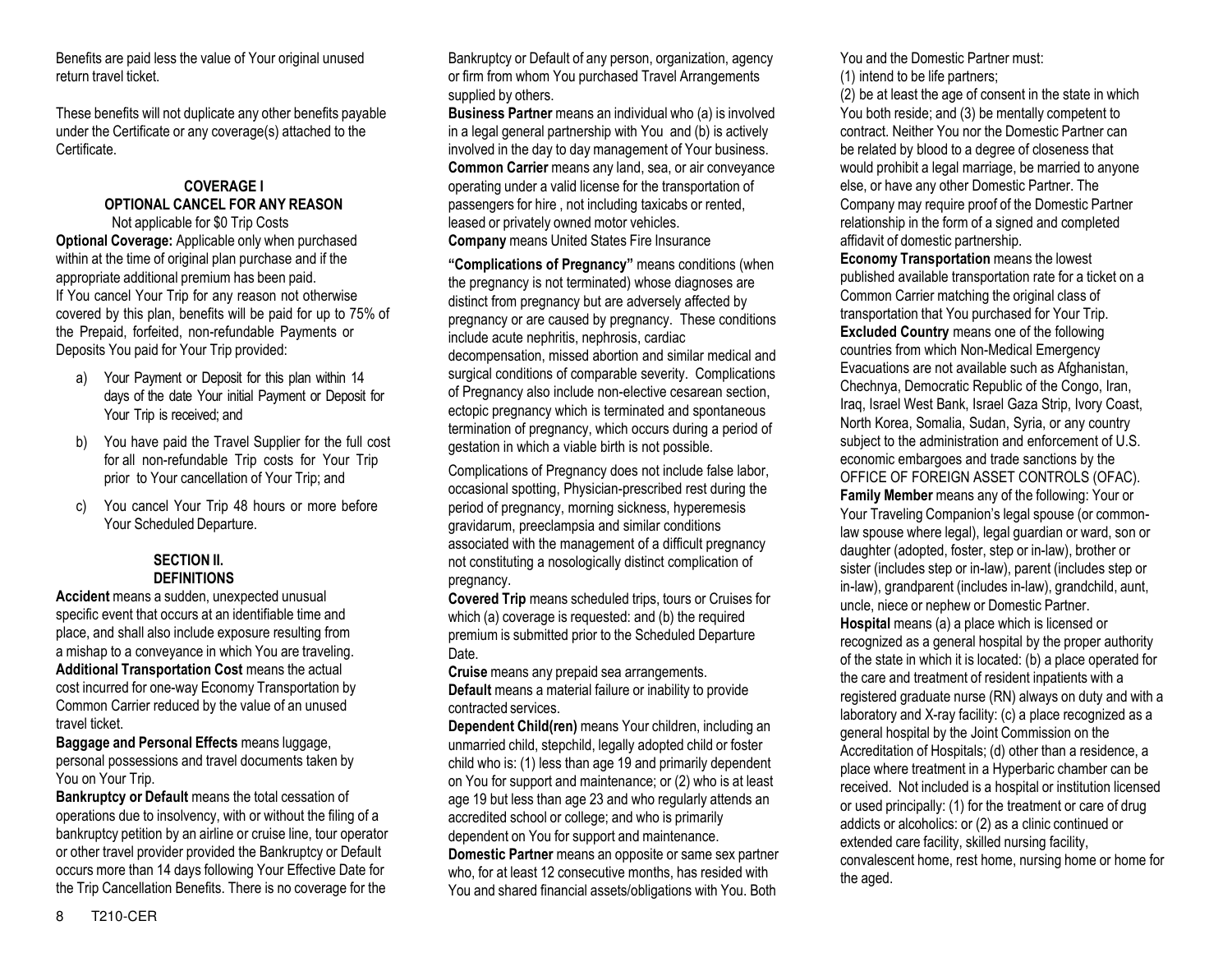**Inclement Weather** means any weather condition that delays the scheduled arrival or departure of a Common Carrier.

**Injury or Injuries** means bodily harm and/or decompression illness caused by an Accident which:

1) occurs while Your coverage is in effect under the Policy; and 2) requires examination and treatment by a Legally Qualified Physician. The Injury must be the direct cause of loss and must be independent of all other causes and must not be caused by, or result from, Sickness.

**Insured** means a person(s) who is booked to travel on a Trip, completes the enrollment form and for whom the required premium is paid, also referred to as You and Your.

**Intoxicated** mean a blood alcohol level that equals or exceeds the legal limit for operating a motor vehicle in the state or jurisdiction where You are located at the time of an incident.

**Legally Qualified Physician** means a physician: (a) other than You , a Traveling Companion or a Family Member; (b)practicing within the scope of his or her license; and (c)recognized as a physician in the place where the services are rendered.

**Maximum Benefit Amount** means the maximum amount payable for coverage provided to You as shown in the Schedule of Benefits.

**Medical Treatment** means examination and treatment by a Legally Qualified Physician for a condition which first manifested itself, worsened or became acute or had symptoms which would have prompted reasonable person to seek diagnosis, care or treatment.

**Medically Necessary** means a service which is appropriate and consistent with the treatment of the condition in accordance with accepted standards of community practice.

**Natural Disaster** means a flood, hurricane, tornado, earthquake, mudslide, tsunami, avalanche, landslide, volcanic eruption, fire, wildfire or blizzard that is due to natural causes.

**Payments or Deposits** means the cash, check, or credit card amounts actually paid or used for Your Trip. Certificates, vouchers, discounts, credits, frequent traveler or frequent flyer rewards, miles or points applied (in part or in full) towards the cost of Your Travel Arrangements are not Payments or Deposits as defined herein. **Pre-existing Condition** means any Injury, Sickness or condition (including any condition from which death

ensues) of You, or Traveling Companion, or Your and/or Traveling Companion's Family Member or Your Business Partner for which within the 180 day period prior to the Effective Date of Your Trip Cancellation coverage under the policy which (a) manifested itself, became acute or exhibited symptoms which would have caused one to seek diagnosis, care or treatment;

(b) required taking prescribed drugs or medicine, unless the condition for which the prescribed drug or medicine is taken remains controlled without any change in the required prescription; or (c) required Medical Treatment or

treatment was recommended by a Legally Qualified Physician.

**Prepaid** means Payments or Deposits paid by You to a Travel Supplier for Travel Arrangements for Your Trip prior to Your actual or Scheduled Departure Date. Payments or Deposits for shore excursions, theater, concert or event tickets or fees, or sightseeing, if such arrangements are made during Your Trip and are to be used prior to the Scheduled Return Date of Your Trip, are not considered Prepaid as defined herein.

**Published Penalties** means any additional published cancellation penalties levied by Your travel agency or travel supplier that apply to all clients of the travel agency or travel supplier and can be documented at time of Your purchase of Travel Arrangements from Your travel agency.

**Scheduled Departure Date** means the date on which You are originally scheduled to leave on Your Trip.

**Scheduled Return Date** means the date on which You are originally scheduled to return to the point of origin or the original final destination of Your Trip.

**Sickness** means an illness or disease of the body which: 1)requires examination and treatment by a Legally Qualified Physician, and 2) commences while Your coverage is in effect. An illness or disease of the body which first manifests itself and then worsens or becomes acute prior to the Effective Date of Your coverage is not a Sickness and is considered a Pre-Existing Condition as defined herein and is not covered by the Policy.

**Strike** means any labor disagreement resulting in a stoppage of work: (a) as a result of a combined effort of workers which was unannounced and unpublished at the time travel services were purchased; and (b) which interferes with the normal departure and arrival of a Common Carrier.

**Terrorist Incident** means an act of violence, that is deemed terrorism by the United States Government other than civil disorder or riot (that is not an act of war, declared or undeclared) that results in loss of life or major damage to property, by any person acting alone or in association with other persons on behalf of or in connection with any organization of foreign government which is generally recognized as having the intent to overthrow or influence the control of any other foreign government. The Terrorist Incident must be documented in a Travel Warning issued by the United States' Department of State advising Americans to avoid that certain country.

**Third Party** means a person or entity other than You or the Company.

**Transportation Expense** means the cost of Medically Necessary conveyance, personnel, and services or supplies.

**Traveling Companion** means a person or persons whose names appear with Yours on the same Travel Arrangements and who, during Your Trip, will accompany You.

**Travel Supplier** means any entity or organization that coordinates or supplies travel services for You.

**Trip** means a scheduled trip for which coverage for Travel Arrangements is requested and the premium is paid prior to Your actual or Scheduled Departure Date of Your Trip. **Us, We, Our** means United States Fire Insurance Company.

**Usual and Customary Charges** means those comparable charges for similar treatment, services and supplies in the geographic area where treatment is performed.

## **SECTION III. INSURING PROVISIONS**

#### **Who Is Eligible For Coverage:**

A citizen or resident of the United States of America who is booked to travel on Your Trip, completes the enrollment form and for whom the required premium is paid. Eligibility for purchase will be determined at time of claim. If it is determined that a person or Trip is not eligible for coverage, any claim for benefits will be denied and premium will be refunded. **When Coverage Begins – Coverage Effective Date:** 

**Trip Cancellation**: Coverage begins on the date and time at 12:01 a.m. on the day after the date the appropriate premium for this Certificate for Your Trip is received by the company. This is Your "Effective Date" and time for Trip Cancellation.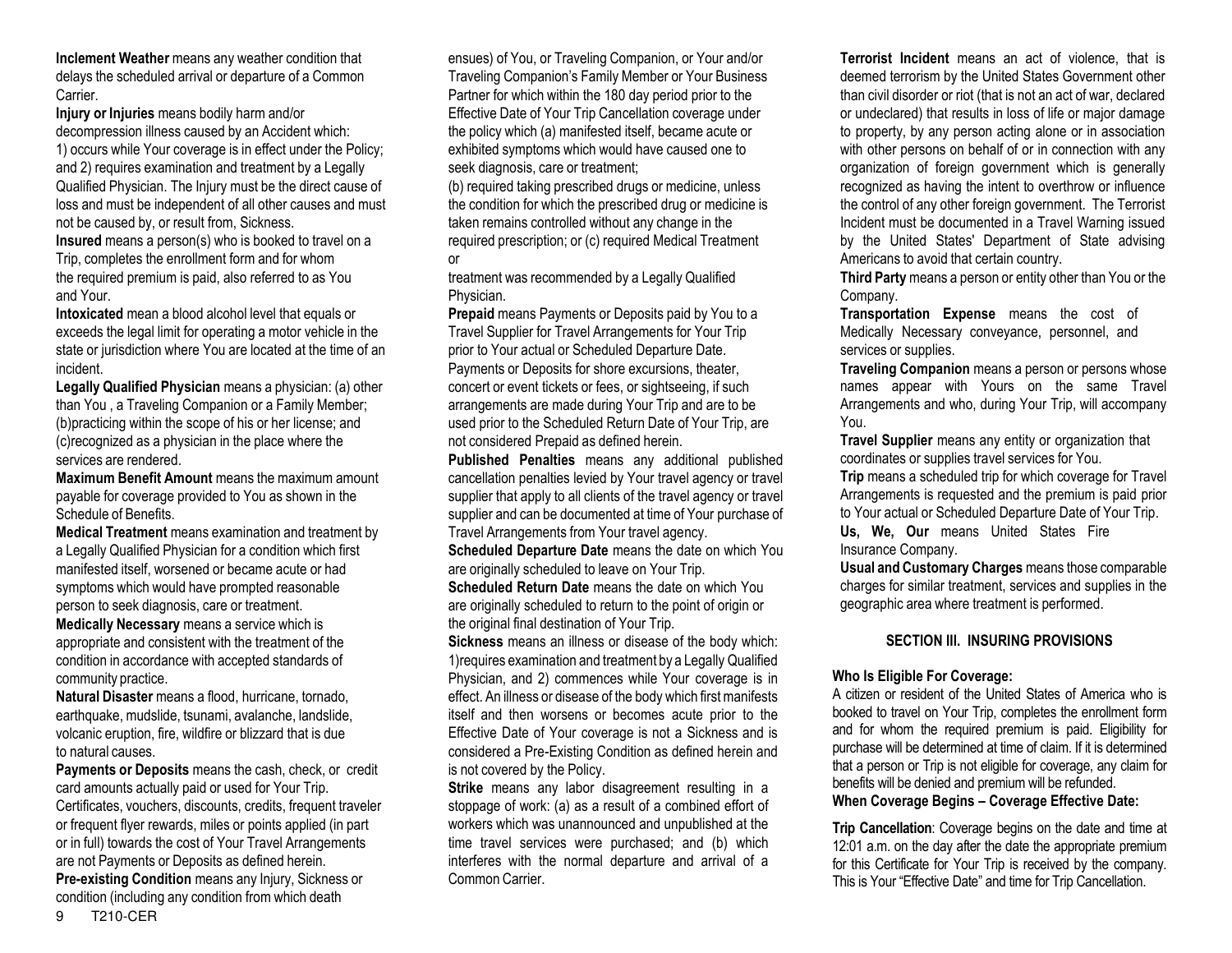**Travel Delay**: Coverage begins after You have traveled 50 miles or more from home en route to join Your Trip. This is Your "Effective Date" and time for Travel Delay.

**All Other Coverages:** Coverage begins when You depart on the first Travel Arrangement (or alternate travel arrangement if You must use an alternate travel arrangement to reach Your Trip destination) for Your Trip. This is Your "Effective Date" and time for all other coverages, except Trip Cancellation and Travel Delay.

**When Coverage Ends – Coverage Termination Date:** 

**Trip Cancellation:** Your coverage automatically ends on the earlier of: 1) 72 hours prior to the scheduled departure time on the Scheduled Departure Date of Your Trip or 2) on or before the final payment due date for Your Trip; or 3) the date and time You cancel Your Trip.

**All Other Coverages:** Your coverage automatically ends on the earlier of: 1) the date Your Trip is completed; 2) the Scheduled Return Date; 3) Your arrival at Your return destination on a roundtrip, or the destination on a one-way trip; 4) cancellation of Your Trip covered by the Certificate. Termination of the Certificate will not affect a claim for loss that occurs after premium has been paid.

All coverages under the Certificate will be extended if Your entire Trip is covered by the Certificate and Your return is delayed due to unavoidable circumstances beyond Your control. If coverage is extended for the above reasons, coverage will end on the earlier of the date You reach Your originally scheduled return destination or 7 days after the Scheduled Return Date.

## **SECTION IV. GENERAL EXCLUSIONS**

## **Benefits are not payable for any loss due to, arising or resulting from:**

1. suicide, attempted suicide or any intentionally selfinflicted injury of You , a Traveling Companion, Family Member or Business Partner booked to travel with You, while sane or insane;

2. an act of declared or undeclared war;

3. participating in maneuvers or training exercises of an armed service, except while participating in weekend or summer training for the reserve forces of the United States, including the National Guard;

4. riding or driving in races, or speed or endurance competitions or events;

10 T210-CER 5. mountaineering (engaging in the sport of scaling mountains generally requiring the use of picks, ropes, or other special equipment);

6. participating as a member of a team in an organized sporting competition;

7. participating in bodily contact sports, skydiving or parachuting ,hang gliding or bungee cord jumping;

8. piloting or learning to pilot or acting as a member of the crew of any aircraft;

9. being Intoxicated as defined herein, or under the influence of any controlled substance unless as administered or prescribed by a Legally Qualified Physician;

10. the commission of or attempt to commit a felony or being engaged in an illegal occupation;

11. normal childbirth or pregnancy (except Complications of Pregnancy) or voluntarily induced

abortion;

12. dental treatment (except as coverage is otherwise specifically provided herein);

13. amounts which exceed the Maximum Benefit Amount for each coverage as shown in the Schedule of Benefits;

14. due to a Pre-Existing Condition, as defined in the Policy. The Pre-Existing Condition Limitation does not apply to the Emergency Medical Evacuation or return of remains coverage;

15. medical treatment during or arising from a Trip undertaken for the purpose or intent of securing medical treatment;

16. a mental or nervous condition, unless hospitalized for that condition while the Policy is in effect for You; 17. due to loss or damage (including death or injury) and any associated cost or expense resulting directly from the discharge, explosion or use of any device, weapon or material employing or involving chemical, biological, radiological or similar agents, whether in time of peace or war, and regardless of who commits the act and regardless of any other sequence thereto.

## **PRE-EXISTING CONDITION EXCLUSION:**

The Company will not pay for any expense as a result of any illness, disease, or other condition during the 180 day period immediately prior to the date Your coverage is effective for which You or Your Traveling Companion, Business Partner or Family Member scheduled or booked to travel with You: 1) received or received a

recommendation for a test, examination, or medical treatment for a condition which first manifested itself, worsened or became acute or had symptoms which would have prompted a reasonable person to seek diagnosis, care or treatment; or 2) took or received a prescription for drugs or medicine. Item (2) of this Exclusion does not apply to a condition which is treated or controlled solely through the taking of prescription drugs or medicine and remains treated or controlled without any adjustment or change in the required prescription throughout the 60 day period before coverage is effective under this Certificate.

## **Waiver of the Pre-Existing Condition Exclusion**

The exclusion for Pre-Existing Condition will be waived provided:

a) Your Payment or Deposit for this Certificate and enrollment form are received at or before the final Payment due date for Your Trip; and

b) You insure all Prepaid Trip costs that are subject to cancellation penalties or restrictions; and c) You are not disabled from travel at the time Your premium is paid.

## **SECTION V. GENERAL PROVISIONS**

**Notice of Claim:** Notice of claim must be reported within 20 days after a loss occurs or as soon as is reasonably possible. You or someone on Your behalf may give the notice. The notice should be given to Us or Our designated representative and should include sufficient information to identify You.

**Claim Forms:** When notice of claim is received by Us or Our designated representative, forms for filing proof of loss will be furnished. If these forms are not sent within 15 days, the proof of loss requirements can be met by You sending Us a written statement of what happened. This statement must be received within the time given for filing proof of loss.

**Proof of Loss:** Proof of loss must be provided within 90 days after the date of the loss or as soon as is reasonably possible. Proof must, however, be furnished no later than 12 months from the time it is otherwise required, except in the absence of legal capacity.

**Time Payment of Claims:** We, or Our designated representative, will pay the claim after receipt of acceptable proof of loss.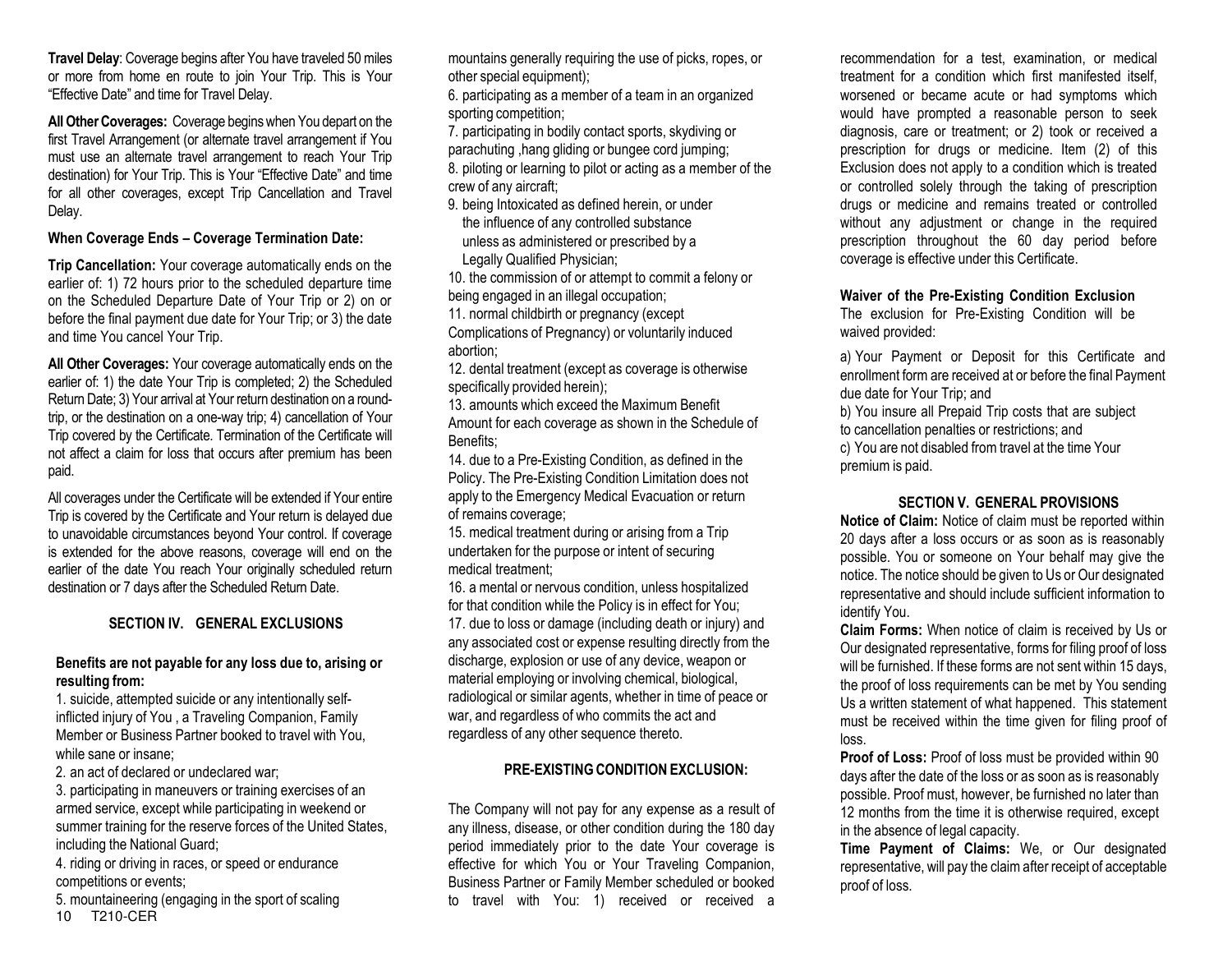**Payment of Claims:** Benefits for loss of life will be paid to Your designated beneficiary. If a beneficiary is not otherwise designated by You, benefits for loss of life will be paid to the first of the following surviving preference beneficiaries: a) Your spouse;

b) Your child or children jointly;

c) Your parents jointly if both are living or the surviving parent if only one survives;

- d) Your brothers and sisters jointly; or
- e) Your estate.

All other Benefits will be paid directly to You, unless otherwise directed. Any accrued benefits unpaid at Your death will be paid to Your estate. If You have assigned Your benefits, We will honor the assignment if a signed copy has been filed with us. We are not responsible for the validity of any assignment. All or a portion of all benefits provided by the Certificate may, at Our option, be paid directly to the provider of the service(s) to You. All benefits not paid to the provider will be paid to You. **Subrogation:** If the Company has made a payment for a loss under this Certificate, and the person to or for whom payment was made has a right to recover damages from the Third Party responsible for the loss, the Company will be subrogated to that right. You shall help the Company exercise the Company's rights in any reasonable way that the Company may request: nor do anything after the loss to prejudice the Company's rights: and in the event You recover damages from the Third Party responsible for the loss, You will hold the proceeds of the recover for the Company in trust and reimburse the Company to the extent of the Company's previous payment for the loss.

**Physician Examination and Autopsy:** The Company, at the expense of the Company, may have You examined when and as often as is reasonable while the claim is pending. The Company may have an autopsy done (at the expense of the Company) where it is not forbidden by law. **Legal Actions:** All Certificate termswill be interpreted under the laws of the state in which the Policy was issued. No legal action may be brought to recover on the Certificate within 60 days after written Proof of Loss has been furnished. No legal action for a claim may be brought against Us after 3 years from the time written Proof of Loss is required to be furnished.

**Concealment and Misrepresentation:** The entire coverage will be void, if before, during or after a loss, any material fact or circumstance relating to this insurance or claim has been concealed or misrepresented.

**Other Insurance with the Company:** You may be covered under only one travel Certificate with the Company for each Trip. If You are covered under more than one such Certificate, You may select the coverage that is to remain in effect. In the event of death, the selection will be made by the beneficiary or estate. Premiums paid (less claims paid) will be refunded for the duplicate coverage that does not remain in effect.

**Reductions in the Amount of Insurance:** The applicable benefit amount will be reduced by the amount of benefits, if any, previously paid for any loss or damage under this Certificate for Your Trip.

## **SECTION VI. STATE ENDORSEMENTS**

These Amendatory Endorsements are attached to and made a part of the Policy issued to the Group and Blanket Accident and Health Trust (the Policyholder).

The Amendatory Endorsements are attached to and made a part of the Certificate issued to the Insured. The provisions of the Amendatory Endorsements are effective on the Effective Date and will expire concurrently with the Certificate, unless otherwise terminated.

## **ARKANSAS**

The Policy/Certificate are hereby amended for Arkansas as follows:

1. The **Legal Actions** provision appearing in **SECTION V General Provisions** is deleted and replaced as follows:

**Legal Actions:** All policy terms will be interpreted under the laws of the state in which the policy was issued. Legal action or suit for a claim may be brought against Us within the time allowed by law.

2. The **Subrogation** provision appearing in **SECTION V General Provisions** is amended to include this sentence which will appear as follows at the end of the provision:

The Company is entitled to recovery only after You have the Insured has been fully compensated for the loss sustained.

If there is a conflict between the Policy/Certificate and this Rider, the terms of this Endorsement will govern.

T210-AE AR

## **CONNECTICUT**

The Certificate is hereby amended for **Connecticut Residents** as follows:

**1.** The following is added to the **Face Page** of the Certificate:

Upon request by an Insured, the Master Group Policy, issued in Illinois, is available for examination.

### **2.** The following Exclusion 4. in **SECTION IV GENERAL**

**EXCLUSIONS** is deleted and replaced as follows:

4. no indemnity will be paid for loss caused by the voluntary use of any controlled substance as defined in Title II of the Comprehensive Drug Abuse Prevention and Control Act of 1970, as now or hereafter amended, unless as prescribed by the Insured's Legally Qualified Physician;

**3.** Exclusion 19. in **SECTION IV GENERAL EXCLUSIONS** referencing chemical, biological, radiological or similar agents is deleted in its entirety and will not appear.

- **4.** The **Excess Insurance** provision in **SECTION V GENERAL PROVISIONS** is deleted and will not appear.
- **5.** The **Subrogation** provision in **SECTION V GENERAL**

 **PROVISIONS** is deleted and replaced as follows:

**Subrogation:** If the Company has made a payment for a loss under this coverage, and the person to or for whom payment was made has a right to recover damages from the Third Party responsible for the loss, the Company will be subrogated to that right as permitted by law. You shall help the Company exercise the Company's rights in any reasonable way that the Company may request: nor do anything after the loss to prejudice the Company's rights: and in the event You recover damages from the Third Party responsible for the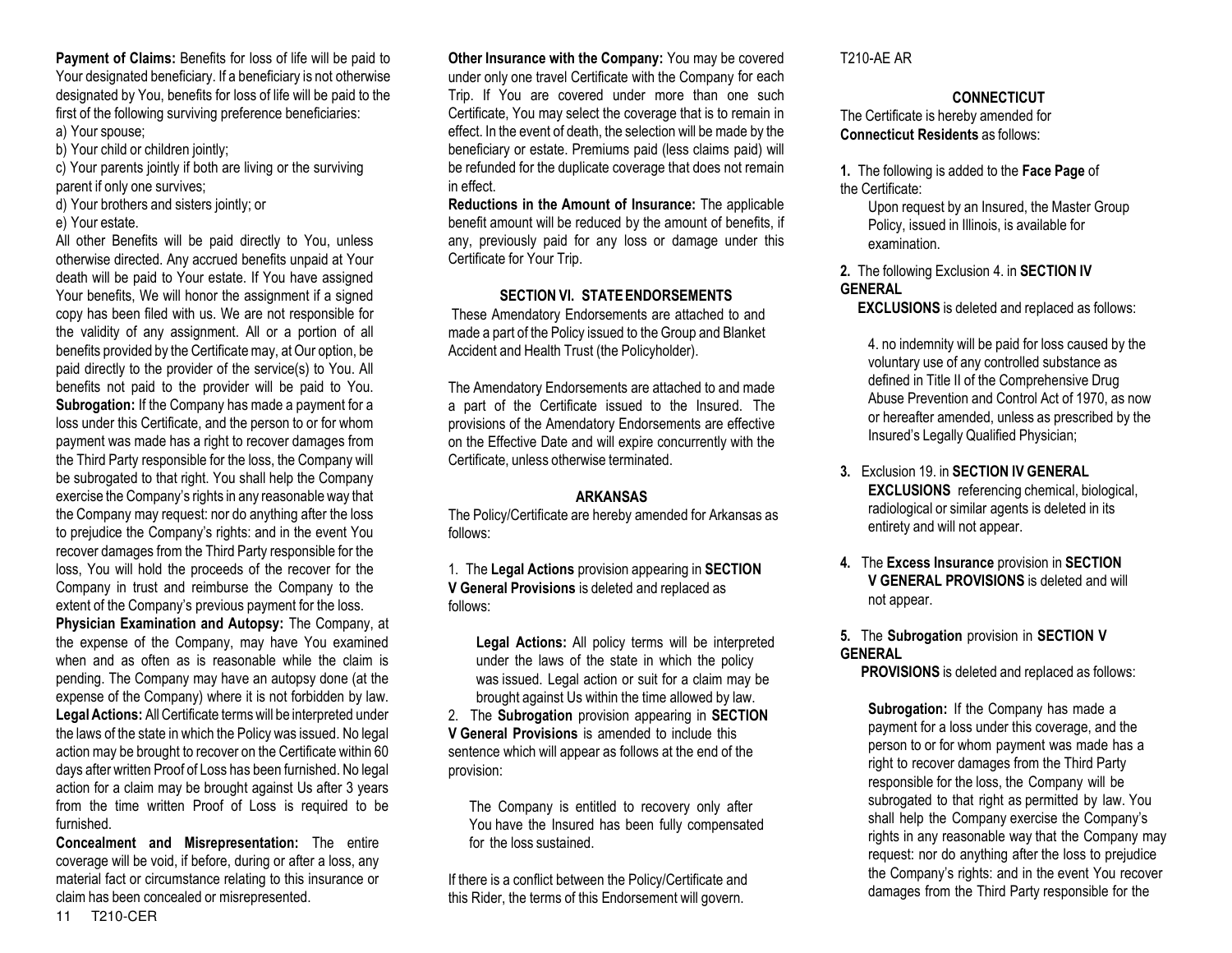loss, You will hold the proceeds of the recover for the Company in trust and reimburse the Company to the extent of the Company's previous payment for the loss, as permitted by law.

**6.** The following is added to **SECTION V GENERAL PROVISIONS:**

**Required Connecticut Statement regarding termination of Participating Organization or Master Group Policy**: In the event of termination of the Participating Organization or the Master Group Policy, coverage issued under this Certificate for which the required premium payment has been paid prior to that termination date will continue until the end of Your Trip.

## **7. SECTION VI COORDINATION OF BENEFITS** is deleted in its entirety and will not appear.

If there is a conflict between the Policy/Certificate and this Endorsement, the terms of this Endorsement will govern. T210-AE CT

**DISTRICT OF COLUMBIA** The Certificate is hereby amended for **District of Columbia** as follows:

1. The following will appear at the bottom of the Cover Page, directly above the **TABLE OF CONTENTS:**

## **LIMITED BENEFIT COVERAGE**

2. **SECTION V GENERAL PROVISIONS** is amended to include the following provisions:

**Fraud Warning as required for District of Columbia Residents**: It is a crime to provide false or misleading information to an insurer for the purpose of defrauding the insurer or any other person. Penalties include imprisonment and/or fines. In addition, an insurer may deny insurance benefits, if false information materially related to a claim was provided by the applicant.

**Required District of Columbia Statement regarding termination of Participating Organization or Master Group Policy**: In the event of termination of the Participating Organization or the Master Group Policy, coverage issued under this Certificate for which the required premium payment has been paid prior to that termination date will continue until the end of Your Trip.

If there is a conflict between the Policy/Certificate and this Endorsement, the terms of this Endorsement will govern. T210-AE DC

#### **FLORIDA The Policy/Certificate are hereby amended for** Florida Residents **as follows:**

The **Legal Actions** provision appearing in **SECTION V General Provisions** is deleted and replaced as follows:

**Legal Actions:** No legal action may be brought to recover on the Policy until 60 days after the Company receives Proof of Loss. No legal action for a claim may be brought against Us more than 5 years after the time required by law for giving Proof of Loss. This 5 year time period is extended from the date Proof of Loss is furnished and the date the claim is denied in whole or in part.

If there is a conflict between the Policy/Certificate and this Rider, the terms of this Endorsement will govern. T210-AE FL RESIDENTS ONLY

## **GEORGIA**

The Policy/Certificate are hereby amended for **Georgia Residents** as follows:

The **Concealment and Misrepresentation** provision appearing in **SECTION V General Provisions** is deleted and replaced as follows:

**Concealment and Misrepresentation**: The entire coverage will be cancelled, if before, during or after a loss, any material fact or circumstance relating to this insurance has been concealed or misrepresented.

If there is a conflict between the Policy/Certificate and this Endorsement, the terms of this **Georgia**  Amendatory Endorsement will govern. T210-AE-GA

#### **HAWAII**

The Certificate is hereby amended for **Hawaii Residents** as follows:

#### The following is added to **SECTION V GENERAL PROVISIONS** as follows:

**Representations:** All statements made by the Insured are deemed representations and not warranties. No statement made by the Insured shall be used in any contest unless a copy of the instrument containing the statement is or has been furnished to the Insured or to the Insured's beneficiary, if any. A misrepresentation, unless it is made with actual intent to deceive or unless it materially affects the acceptance of the risk assumed by the Company, shall not prevent a recovery under the Certificate.

If there is a conflict between the Policy/Certificate and this Endorsement, the terms of this Endorsement will govern. T210-AE-HI

## **IDAHO**

The Policy/Certificate are hereby amended for **Idaho** as follows:

1. The following is added at the bottom of **SECTION V General Provisions**:**Contact Information for the Idaho Department of Insurance:**

Idaho Department of Insurance Consumer Affairs 700 W. State Street, 3rd Floor PO Box 83720 Boise, ID 83720- 0043

1-800-721-3272 or 208-334-4250 or [www.DOI.Idaho.gov](http://www.doi.idaho.gov/) 

If there is a conflict between the Policy/Certificate and this Endorsement, the terms of this Endorsement will govern. T210-AE-ID

## **ILLINOIS**

The Policy/Certificate are hereby amended for **Illinois** as follows: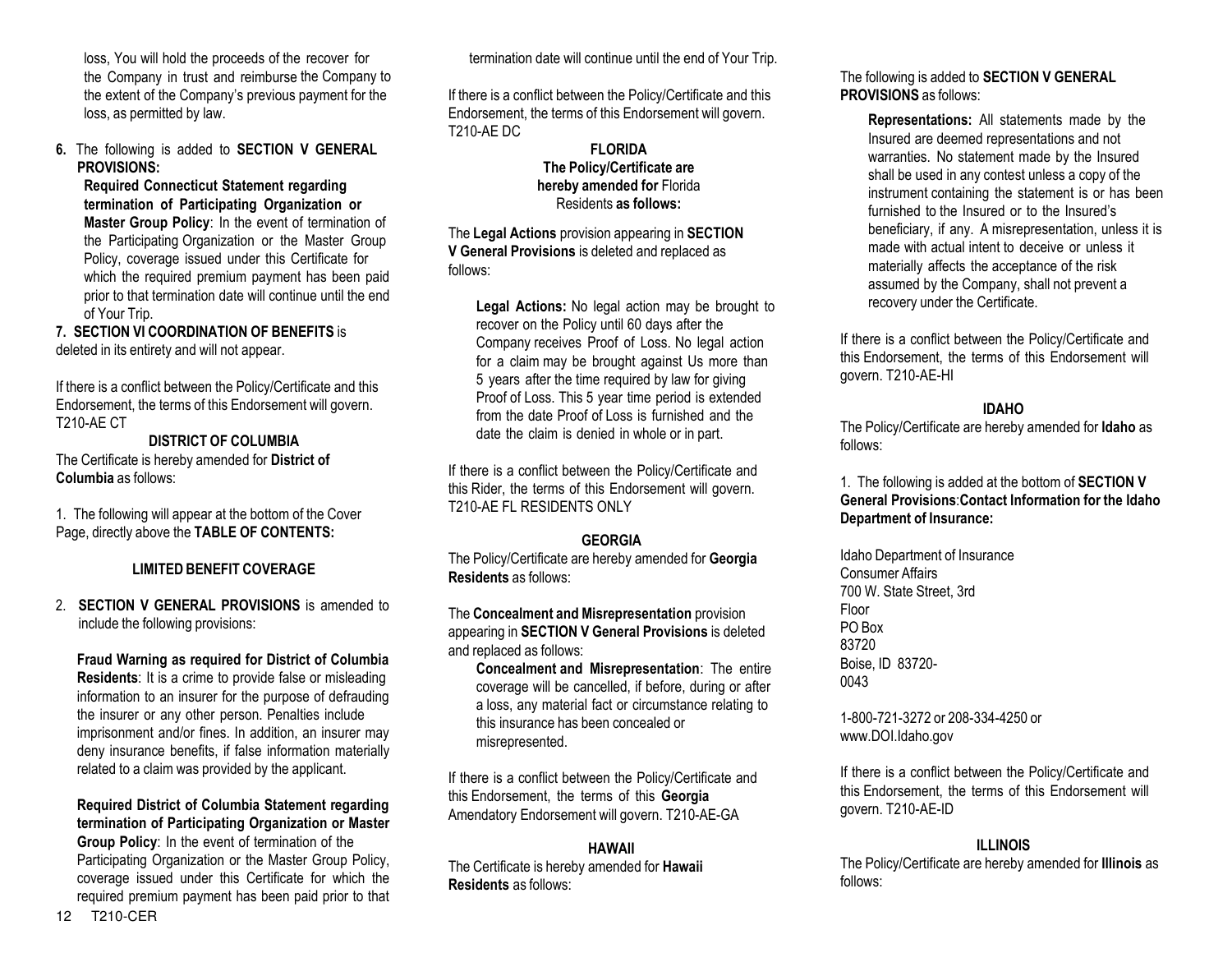- **A.** Item b.(i) under "Other Covered Reasons" in both TRIP CANCELLATION and TRIP INTERRUPTION appearing in SECTION I COVERAGES is deleted and replaced as follows: the building structure itself is unstable and there is a risk of collapse;
- **B.** Item 1. in the **Injury** definition in both **TRIP CANCELLATION AND INTERRUPTION DUE TO YOUR INABILITY TO DIVE** and **LOST DIVING DAYS**  appearing in **SECTION I COVERAGES** is deleted and replaced as follows:

1. is direct and independent of disease or bodily infirmity;

- **C.** Item B. in the Exclusions in **TRIP CANCELLATION AND INTERRUPTION DUE TO YOUR INABILITY TO DIVE** is deleted and replaced as follows: B. The Company will not be liable for claims, under the Coverage Part B, directly arising from any hazardous pursuit or occupation or flying except while flying as a passenger in a fully-licensed multi-engine passenger-carrying aircraft.
- **D.** The last sentence in the definition of "**Injury**" or "**Injuries**" appearing in **SECTION II DEFINITIONS** is deleted and replaced as follows:

The Injury must be the direct cause of loss and must be independent of disease or bodily infirmity and must not be caused by, or result from, Sickness.

**E.** The definition of "**Complications of Pregnancy**" appearing in **SECTION II DEFINITIONS** is deleted and replaced as follows:

**"Complications of Pregnancy"** means conditions (when the pregnancy is not terminated) whose diagnoses are distinct from pregnancy but are adversely affected by pregnancy or are caused by pregnancy. These conditions include acute nephritis, nephrosis, cardiac decompensation, hyperemesis gravidarum, preeclampsia, missed abortion and similar medical and surgical conditions of comparable severity. Complications of Pregnancy also include non-elective cesarean section, ectopic pregnancy which is terminated and spontaneous termination of pregnancy, which occurs during a period of gestation in which a viable birth is not possible. Complications of Pregnancy does not include false labor, occasional

spotting, Physician-prescribed rest during the period of pregnancy, morning sickness and similar conditions associated with the management of a difficult pregnancy not constituting a nosologically distinct complication of pregnancy.

**F.** Item 1) in the definition of "**Pre-Existing Condition**" appearing in **SECTION II DEFINITIONS** is deleted and replaced as follows:

1) received or received a recommendation for a test, examination, or medical treatment for a condition which manifested itself, worsened or became acute or had symptoms which would have prompted a reasonable person to seek diagnosis, care or treatment;

**G.** Item 1) in the Pre-Existing Condition Exclusion appearing in **SECTION IV General Exclusions** is deleted and replaced as follows:

1) received or received a recommendation for a test, examination, or medical treatment for a condition which manifested itself, worsened or became acute or had symptoms which would have prompted a reasonable person to seek diagnosis, care or treatment;

**H.** The **Time of Payment of Claims** provision appearing in **SECTION V General Provisions** is deleted and replaced as follows:

**Time of Payment of Claims**: We, or Our designated representative, will pay the claim within 30 days after receipt of acceptable proof of loss. Failure to pay within such period shall entitle the Insured to interest at the rate of 9% per annum from the 30<sup>th</sup> day after receipt of acceptable proof of loss to the date of late payment, provided that interest amounting to less than one dollar need not be paid. T210-AE IL

## **LOUISIANA**

The Policy/Certificate are hereby amended for **Louisiana** as follows:

1. The **Time of Payment of Claims** provision appearing in **SECTION V General Provisions** is deleted and replaced as follows:

**Time of Payment of Claims:** We, or Our designated representative, will pay the claim within 30 days after

receipt of acceptable proof of loss.

2. The **Legal Actions** provision appearing in **SECTION V General Provisions** is deleted and replaced as follows:

**Legal Actions:** No legal action for a claim can be brought against the Company until 45 days after the Company receives proof of loss. No legal action for a claim can be brought against the Company more than 3 years after the time required for giving proof of loss. This 3-year time period is extended from the date proof of loss is filed and the date the claim is denied in whole or in part.

3. The **Concealment and Misrepresentation**  provision appearing in **SECTION V General Provisions** is deleted and replaced as follows:

**Concealment and Misrepresentation:** The entire coverage will be void, if when applying for coverage, You the Insured made a fraudulent statement or misrepresentation with the intent to deceive. Fraud or misrepresentation with the intent to deceive after coverage is in force is grounds for cancellation and grounds to deny coverage for benefits related to such fraud, concealment, or misrepresentation. Coverage for other benefits will continue until the cancellation is effective.

4. The **Subrogation** provision appearing in **SECTION V General Provisions** is deleted and replaced as follows: **Subrogation:** If the Company make any payment under this coverage and the person to or for whom payment is made has a right to recover damaged from another, the Company shall be subrogated to that right. However, the Company's right to recover is subordinate to Your the Insured's right to be fully compensated.

If there is a conflict between the Policy/Certificate and this Endorsement, the terms of this Endorsement will govern. T210-AE LA

## **MARYLAND**

The Policy/Certificate are hereby amended for **Maryland** as follows:

1. On the **Cover Page**, the last sentence in the third paragraph indicating "When so returned,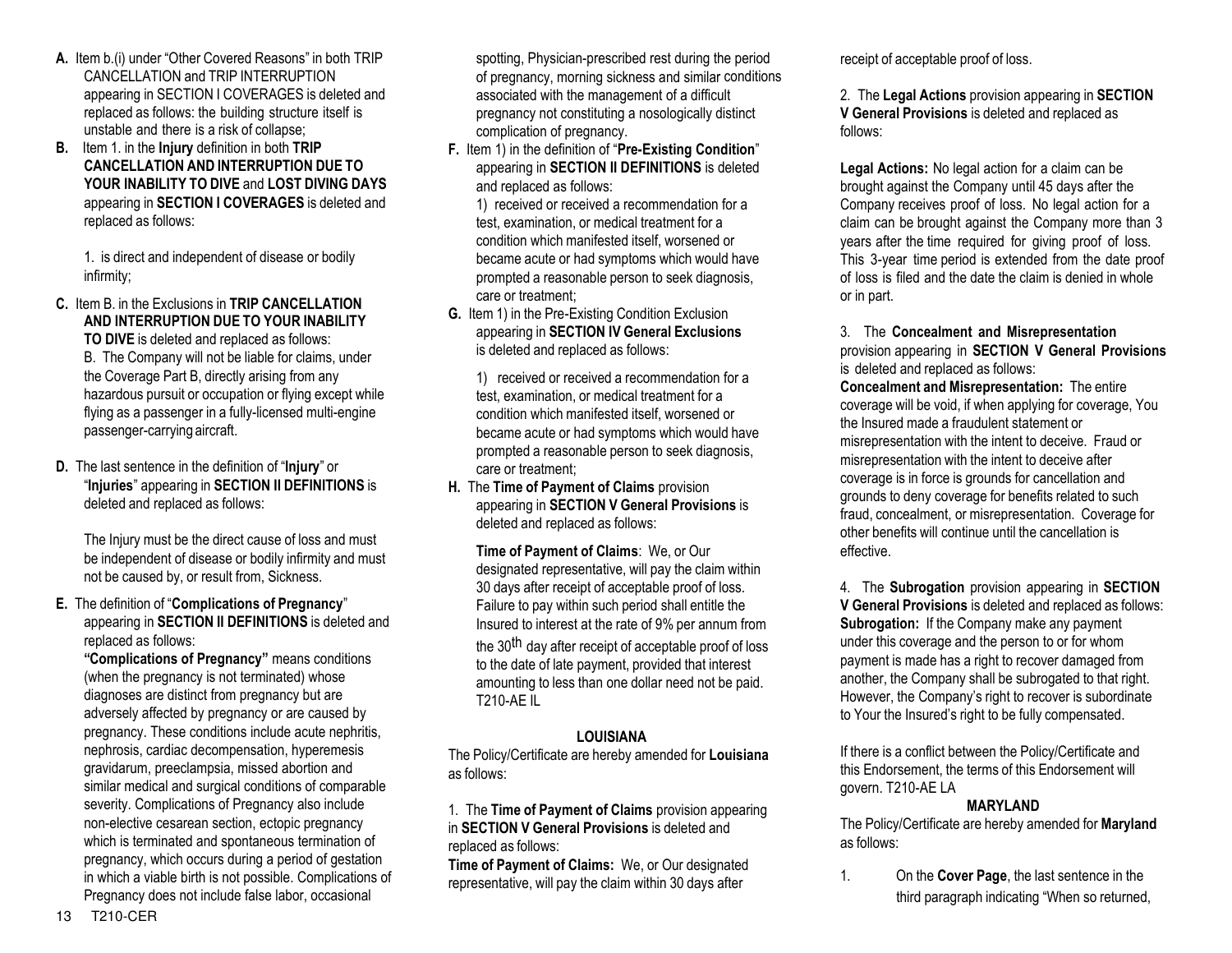the coverage under this Certificate is void from the beginning" is deleted and will not appear.

#### 2. The **Concealment and Misrepresentation**  provision appearing in **SECTION V GENERAL PROVISIONS** is deleted and replaced as follows:

**Concealment and Misrepresentation**: The entire coverage will be cancelled, if before, during or after a loss, any material fact or circumstance relating to this insurance has been concealed or misrepresented.

If there is a conflict between the Policy/Certificate and this Endorsement, the terms of this **Maryland** Amendatory Endorsement will govern. T210-AE MD

## **MAINE**

The Certificate is hereby amended for **Maine Residents** as follows:

1. The definition of **Actual Cash Value** appearing in **SECTION II DEFINITIONS** is deleted and replaced as follows:

**"Actual Cash Value"** means the replacement cost of an insured item of property at the time of loss, less the value of Physical Depreciation as to the item damaged. As used in this definition, Physical Depreciation means a value as determined according to standard business practices.

2. The **Concealment and Misrepresentation** provision in **SECTION V GENERAL PROVISIONS** is deleted and replaced as follows:

**Concealment and Misrepresentation**: The entire coverage will be cancelled, if before, during or after a loss, any material fact or circumstance relating to this insurance has been fraudulent or materially misrepresented. Notice of cancellation of the entire coverage will be delivered to the Insured at the Insured's last known address, and cancellation shall become effective 10 days after receipt by the Insured.

If there is a conflict between the Policy/Certificate and this Endorsement, the terms of this Endorsement will govern. T210-AE ME

# **MINNESOTA**

The Certificate is hereby amended for **Minnesota Residents** as follows:

1. The third paragraph of the **Face Page** is deleted and replaced as follows:

Insurance is provided by a Group Policy issued in a state other than Minnesota. Certificates delivered to residents of Minnesota are subject to the terms of the Certificate and this Minnesota Amendatory Endorsement and not the Group Policy.

2. All references to "**Confirmation of Benefits**" are hereby deleted and will not apply.

3. The following is added to appear as General Exclusion

31. or will appear as the last numbered Exclusion in **SECTION IV GENERAL EXCLUSIONS**:

31. Air, water or other pollution, or threat of a pollutant release;

4. The **Time of Payment of Claims** and **Concealment and Misrepresentation** provisions in **SECTION V GENERAL PROVISIONS** are deleted and replaced as follows:

**Time of Payment of Claims:** We, or Our designated representative, will pay the claim within five business days after receipt of acceptable proof of loss. **Concealment and Misrepresentation**: The entire coverage will be void, if before, during or after a loss, any material fact or circumstance relating to this insurance was orally misrepresented or misrepresented in writing with intent to deceive and defraud, or the misrepresentation increases the risk of loss.

#### 5. The following is added as the last sentence in the **Subrogation** provision in **SECTION V GENERAL PROVISIONS**:

The Company may not subrogate itself to the rights of an Insured to proceed against another person if that other person is an Insured by the Company for the same loss.

If there is a conflict between the Policy/Certificate and this Endorsement, the terms of this Endorsement will govern. T210-AE MN

## **NEBRASKA**

The Policy/Certificate are hereby amended for **Nebraska** as follows:

**A.** Item 1. in the definition of **Pre-Existing Condition** appearing in **SECTION II DEFINITIONS**  is deleted and replaced as follows:

> 1) received a recommendation for a test, examination, or medical treatment for a condition which first manifested itself, worsened or became acute or exhibited a subjective indication of a disease or a change in condition as perceived by You which would have prompted a reasonable person to seek diagnosis, care or treatment;

**D.** Item 1. in the **PRE-EXISTING CONDITION EXCLUSION** provision appearing in **SECTION IV GENERAL EXCLUSIONS** is deleted and replaced as follows: received a recommendation for a test, examination, or medical treatment for a condition which first manifested itself, worsened or became acute or exhibited a subjective indication of a disease or a change in condition as perceived by You which would have prompted a reasonable person to seek diagnosis, care or treatment;

**E.** The **Time of Payment of Claims** provision appearing in **SECTION V GENERAL PROVISIONS** is deleted and replaced as follows:

> **Time of Payment of Claims**: We, or Our designated representative, will pay the claim immediately (or within 30 days) after receipt of acceptable proof of loss.

If there is a conflict between the Policy/Certificate and this Endorsement, the terms of this Endorsement will govern. T210-AE NE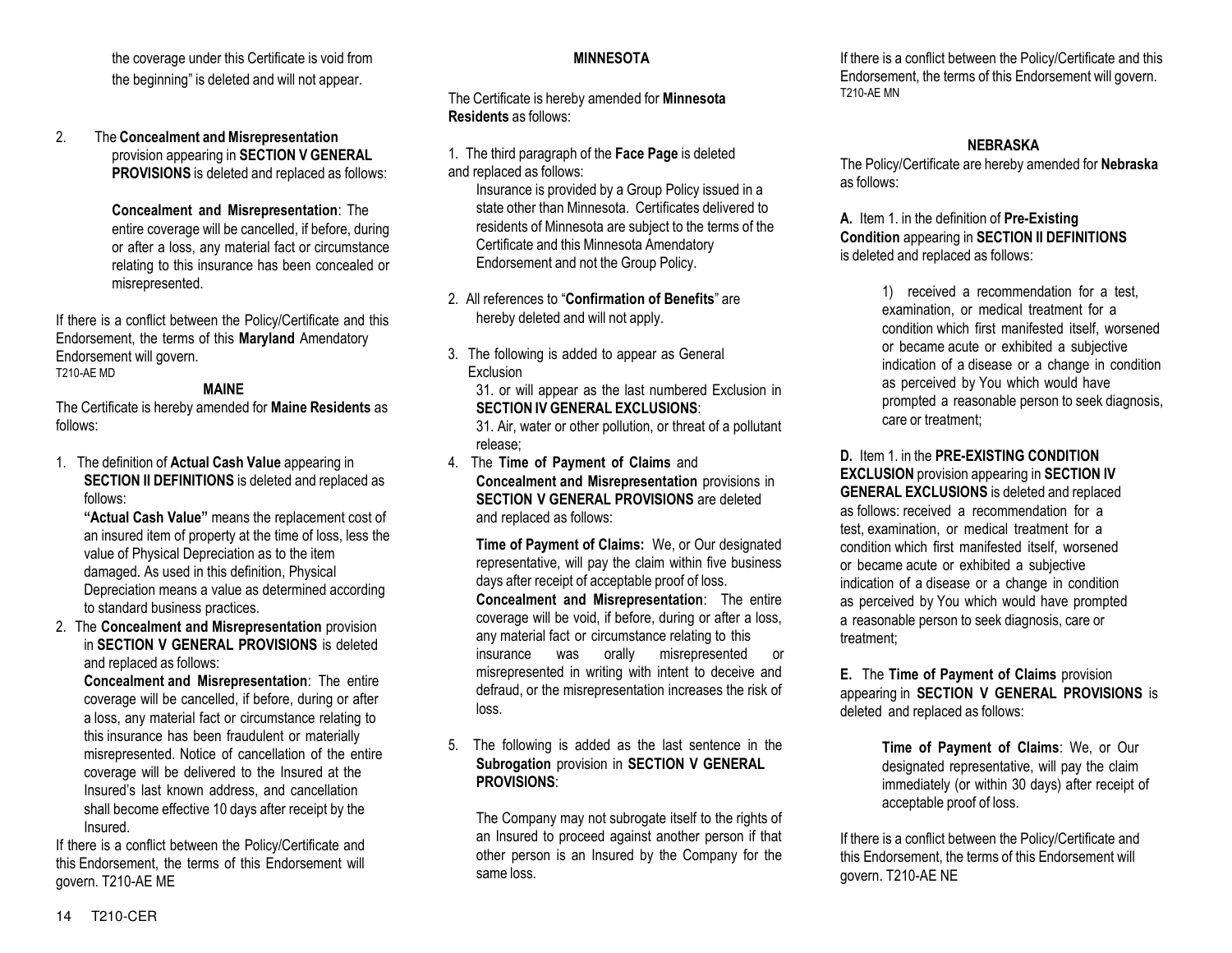#### **NEVADA**

The Policy is hereby amended for **Nevada** as follows:

#### 1. **SECTION V TERMINATION OF MASTER POLICY** is **deleted and replaced as follows:**

If the Policy has been in effect for less than 70 days, the Policyholder or the Company may terminate the Master Policy by giving 31 days advance written notice to the other party. Termination is without prejudice to any claims that exist on such date.

If the Policy has been in effect for 70 days or more, then A. In Exclusion 4. appearing in **SECTION IV GENERAL EXCLUSIONS**, the reference to "races" is changed to "organized races"; B. In Exclusion 7. appearing in **SECTION IV GENERAL EXCLUSIONS**, the reference to "any race" is changed to "any organized race".

Company may terminate the Master Policy before the expiration of the agreed term for any one of the following grounds:

- (a) failure to pay premium when due; conviction of the Insured of a crime arising out of acts increasing the hazard insured against;
- discovery of fraud or material misrepresentation in the obtaining of the Master Policy or in the presentation of a claim thereunder;
- (c) discovery of an act of omission or a violation of any condition of the Master Policy.

If there is a conflict between the Policy and this Endorsement, the terms of this Endorsement will govern. T210-AE NV

#### **OHIO**

The Certificate is hereby amended for **Ohio** as follows:

**A.** The following statement is added to the **Face Page**  of the Certificate:

WARNING: Any person who knowingly, with intent

to defraud or knowing that he is facilitating a fraud against an insurer, submits an application or files a claim containing a false or deceptive statement is guilty of insurance fraud.

**B.** The **Who is Eligible For Coverage** provision appearing **SECTION III INSURING PROVISIONS**  is

deleted and replaced as follows:

### **Who Is Eligible For Coverage:**

A citizen or resident of the United States of America who is booked for travel on Your Trip, completes the enrollment form and for whom the required premium payment is paid.

- **C.** The **Excess Insurance** provision appearing in **SECTION V GENERAL PROVISIONS** is deleted and will not appear.
- **D. SECTION V GENERAL PROVISIONS** is amended to include the following provision at the end:

**required Ohio Statement regarding termination of Participating Organization or Master Group Policy**: In the event of termination of the Participating Organization or the Master Group Policy, coverage issued under this Certificate for which the required premium payment has been paid prior to that termination date will continue until the end of Your Trip.

If there is a conflict between the Policy/Certificate and this Endorsement, the terms of this Endorsement will govern. T210-AE OH

## **OKI AHOMA**

The Policy/Certificate are hereby amended for **Oklahoma** as follows:

1. The third paragraph on the **Face Page** is deleted and replaced as follows:

Insurance provided by this Certificate is subject to all the terms and conditions of the Group Policy, issued in a state other than Oklahoma. Certificates delivered to residents of Oklahoma are subject to the terms of this Certificate and not the Group Policy.

2. The following statement is added to the **Face Page** of the Certificate:

WARNING: Any person who knowingly, and with intent to injure, defraud or deceive any insurer, makes any claim for the proceeds of an insurance policy containing any false, incomplete or misleading information, is guilty of a felony.

3. Exclusion 2. pertaining to war appearing in **SECTION IV General Exclusions** is deleted and replaced as follows:

2. war or any act of war (whether declared or undeclared) while serving in the military or an auxiliary unit attached to the military or working in an area of war whether voluntarily or as required by an employer. The last sentence in the **Medically Fit to Travel Exclusion** provision appearing in **SECTION IV General Exclusions** is deleted and replaced as follows:

If Coverage for a Trip is purchased and it is later determined that You, Family Member booked to travel with You were not Medically Fit to Travel, as defined in this Certificate Plan, at the time of purchase of Coverage for a Trip, the Coverage is cancelled and premium paid will be returned.

4. The **Payment of Claims** provision appearing in **SECTION V General Provisions** is deleted and replaced as follows:

If any benefit is payable to: (a) an Insured who is a minor or otherwise not able to give a valid release; or

(b) the Insured's estate, We may pay up to \$1,000 to the Insured's beneficiary or any relative whom We find entitled to the payment. Any payment made in good faith shall fully discharge Us to any party to the extent of such payment.

5. The **Concealment and Misrepresentation**  provision appearing in **SECTION V General Provisions** is deleted and replaced as follows:

**Concealment and Misrepresentation**: The entire coverage will be cancelled, if before, during or after a loss, any material fact or circumstance relating to

15 T210-CER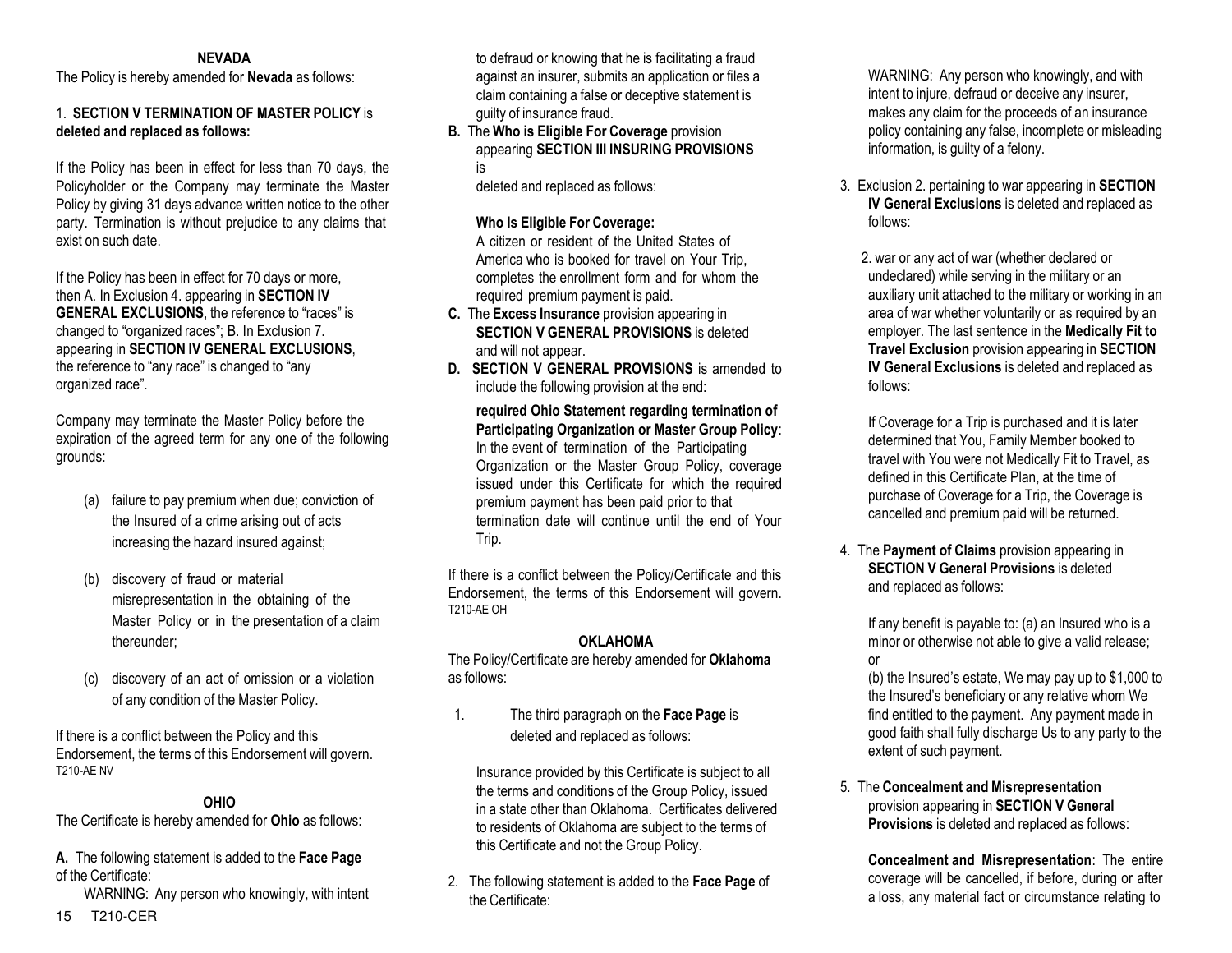this insurance has been concealed or misrepresented.

6. **SECTION V General Provisions** is amended to include the following provisions:

**Conformity with Oklahoma statutes:** The provisions of this Certificate conform to the requirements of Oklahoma law and this Certificate controls over any conflicting statutes of any state in which You reside on or after the effective date of this Certificate.

#### **Required Oklahoma Statement regarding**

**premium**: The exact amount of premium will be determined upon purchase of the coverage under this Certificate, and the basis and rates upon which the premium will be the determined are the plan design, Trip cost and age of the Insured. The average per Trip premium is \$39.49 USD.

If there is a conflict between the Policy/Certificate and this Endorsement, the terms of this Oklahoma Endorsement will govern. T210-AE OK

## **RHODE ISLAND**

The Certificate is hereby amended for **Rhode Island** as follows:

- 1. The definition of **Family Member** in **SECTION II DEFINITIONS** is deleted and replaced as follows: **"Family Member"** means any of the following: Your legal spouse (or common-law spouse where legal), legal guardian or ward, son or daughter (adopted, foster, step or in-law), brother or sister (includes step or in-law), parent (includes step or in-law), grandparent (includes in-law), grandchild, aunt, uncle, niece or nephew, a person who is a party to a civil union with You as Your dependent and spouse.
- 2. The **Time of Payment of Claims** provision in **SECTION V GENERAL PROVISIONS** are deleted and replaced as follows:

**Time of Payment of Claims:** We, or Our designated representative, will pay the claim within 60 days after receipt of acceptable proof of loss.

16 T210-CER If there is a conflict between the Policy/Certificate and this

Endorsement, the terms of this Endorsement will govern. T210-AE RI

## **SOUTH CAROLINA**

The Certificate is hereby amended for **South Carolina**  as follows:

1. The **Payment of Claims, Physical Examination and Autopsy and Legal Actions** provisions in **SECTION V GENERAL PROVISIONS** are deleted and replaced as follows:

> **Payment of Claims:** Benefits will be paid to the Insured. Loss of Life benefits are payable in accordance with the beneficiary designation in effect at the time of payment. If none is then in effect, the benefits will be paid to the Insured's estate. Any other benefits unpaid at death may be paid, at the Company's option, either to the Insured's beneficiary or estate.

**Physical Examination and Autopsy:** The Company at its own expense may have the Insured examined as often as reasonably necessary while a claim is pending and in cases of death of the Insured the Company at its own expense also may have an autopsy performed during the period of contestability unless prohibited by law. The autopsy must be performed in South Carolina.

**Legal Actions:** No legal action may be brought to recover on this Certificate within sixty days after written proof of loss has been given as required by this Certificate. No such action may be brought after six years from the time written proof of loss is required to be given.

2. The following provision is added as the last provision in **SECTION V** 

#### **GENERALPROVISIONS:**

**Change of Beneficiary:** The Insured can change the beneficiary at any time by giving the Company written notice. The beneficiary's consent is not required for this or any other change in the Certificate, unless the designation of the beneficiary is irrevocable.

If there is a conflict between the Policy/Certificate and this Endorsement, the terms of this Endorsement will govern. T210-AE SC

## **SOUTH DAKOTA**

The Policy/Certificate are hereby amended for **South Dakota** as follows:

1. The following Exclusion 4. appearing in **SECTION IV GENERAL EXCLUSIONS** is deleted in its entirety:

- being intoxicated as defined herein, or under the influence of any controlled substance unless administered or prescribed by a Legally Qualified Physician"; Exclusion 10. appearing in **SECTION IV GENERAL EXCLUSIONS** is deleted and replaced as follows:
- any amount paid under any Worker's Compensation, Disability Benefit or similar law;
- 2. The last sentence of the **Legal Actions** provision appearing in **SECTION V GENERAL PROVISIONS** is deleted and replaced as follows:

No legal action for a claim may be brought against Us after 6 years from the time written Proof of Loss is required to be furnished.

If there is a conflict between the Policy/Certificate and this Rider, the terms of this Endorsement will govern. T210-AE SD

#### **UTAH**

The Policy/Certificate are hereby amended for Utah as follows:

- 1. The definition of **Family Member** appearing in **SECTION II DEFINITIONS** is amended to include a child placed for adoption with the Insured.
- 2. The definition of **Complications of Pregnancy** appearing **SECTION II DEFINITIONS** is deleted and replaced as follows:

**"Complications of Pregnancy"** means diseases or conditions the diagnoses of which are distinct from pregnancy but are adversely affected or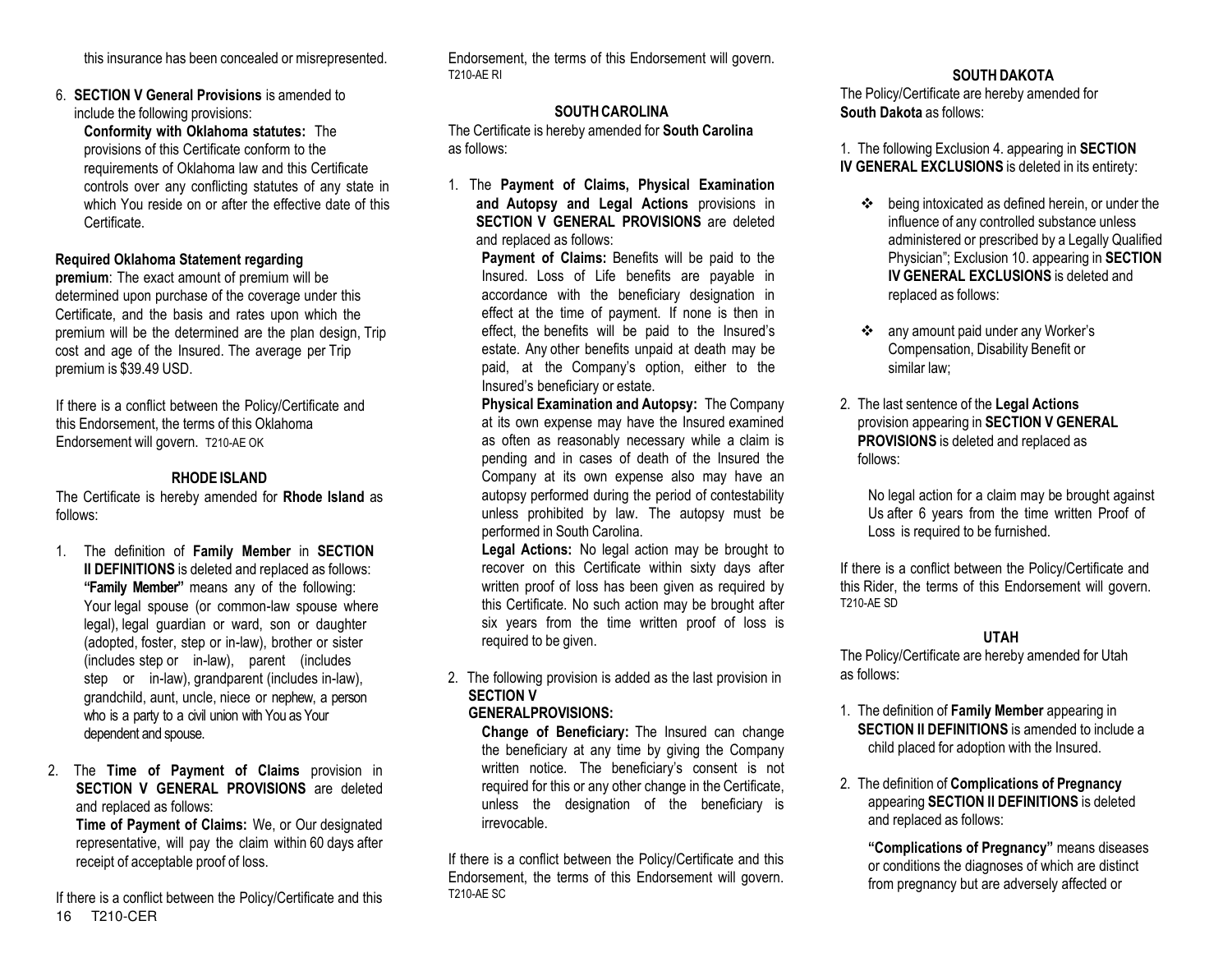caused by pregnancy and not associated with a normal pregnancy. These conditions include acute nephritis, nephrosis, cardiac decompensation, ectopic pregnancy which is terminated, a spontaneous termination of pregnancy, which occurs during a period of gestation in which a viable birth is not possible, puerperal infection, eclampsia, preeclampsia and toxemia.

Complications of Pregnancy does not include false labor, occasional spotting, Physician-prescribed rest during the period of pregnancy, morning sickness and similar conditions associated with the management of a difficult pregnancy.

3. The **Proof of Loss** provision appearing in **SECTION V GENERAL PROVISIONS** is amended to include the following sentence at the end of the provision:

Failure to give notice or file proof of loss does not bar recovery under the Certificate if the Company fails to show that it was prejudiced by the failure to provide proof in a timely manner.

4. The **Time of Payment of Claims** provision appearing in **SECTION V GENERAL PROVISIONS** is deleted and replaced as follows:

**Time of Payment of Claims:** We, or Our designated representative, will pay the claim within 30 days after receipt of acceptable proof of loss. T210-AE UT

## **VERMONT AMENDATORY ENDORSEMENT**

The Policy/Certificate are hereby amended for **Vermont** as follows:

- **A.** The references to "Usual and Customary" are replaced by "**Reasonable and Necessary**".
- **B.** The definition of "**Usual and Customary**" appearing in **SECTION II DEFINITIONS** will now appear as the definition of "**Reasonable and Necessary**".
- **C.** The following exclusions appearing in **SECTION IV GENERAL EXCLUSIONS** are deleted and/or deleted and replaced as follows:
- riding or driving in races, or speed or endurance competitions or events, when racing in a professional capacity;
- $\triangleleft$  deleted in its entirety (relating to mountaineering);
- participating in bodily contact sports, parachuting;
- deleted in its entirety (relating to device, weapon, material employing chemical, biological, radiological).

 **of Payment of Claims** provision appearing in **SECTION V GENERAL PROVISIONS** is deleted and replaced as follows:

**Time of Payment of Claims:** We, or Our designated representative, after settlement has been agreed upon, will pay the claim in the agreed amount within 10 working days.

 The last sentence in the **Physician Examination and**

**Autopsy** provision appearing in **SECTION V GENERAL PROVISIONS** is deleted and replaced as follows:

The Company may have an autopsy done (at the expense of the Company) unless the law or Your religion forbids it.

 $\div$  The following is added as the last sentence in the **Legal**

#### **Actions** provision appearing in **SECTION V GENERAL PROVISIONS**:

However, Your right to bring legal action against Us is not conditioned upon Your compliance with the provisions of any appraisal condition.

#### **SECTION V GENERAL PROVISIONS** is amended to

include the following provision at the end of that section:

**Vermont law regarding civil unions:** Vermont law requires that insurance policies and certificates offered to married persons and their families be made available to parties to a civil union and their families. In order to receive benefits in accordance with Vermont law regarding civil unions, the civil union must be established in the state of Vermont according to Vermont law. It is understood that definitions and provisions within this Certificate designating Insured, Eligible Person, Family Member, You/and or Your and another other certificate definitions and provisions

**D.** The **Time** designating an Insured under this Certificate are amended, whenever appearing, where terms denoting a marital relationship or family relationship arising out of a marriage are used to indicate parties to a civil union and their families under Vermont law. If there is a conflict between the Policy/Certificate and this Endorsement, the terms of this Endorsement will govern. T210-AE VT

# **WYOMING**

The Certificate is hereby amended for Wyoming as follows:

1. In the definition of **Pre-Existing Condition** appearing in **SECTION II DEFINITIONS,** Item 1) is deleted and replaced as follows:

1) received a recommendation for a test, examination, or medical treatment for a condition which first manifested itself, worsened or became acute, resulting in actual diagnosis, care or treatment received;

2. In the **Pre-Existing Condition Exclusion** provision appearing in **SECTION IV GENERAL EXCLUSIONS,**

Item 1) is deleted and replaced as follows:

\* received a recommendation for a test, examination, or medical treatment for a condition which first manifested itself, worsened or became acute, resulting in actual diagnosis, care or treatment received;

If there is a conflict between the Policy/Certificate and this Endorsement, the terms of this Endorsement will govern. T210-AE WY

If there is a conflict between the Policy and the Endorsements, the terms of this Endorsement will govern.

# Signed for **United States Fire Insurance Company** By:

2 / Laws

Chairman and CEO Secretary

James Kraus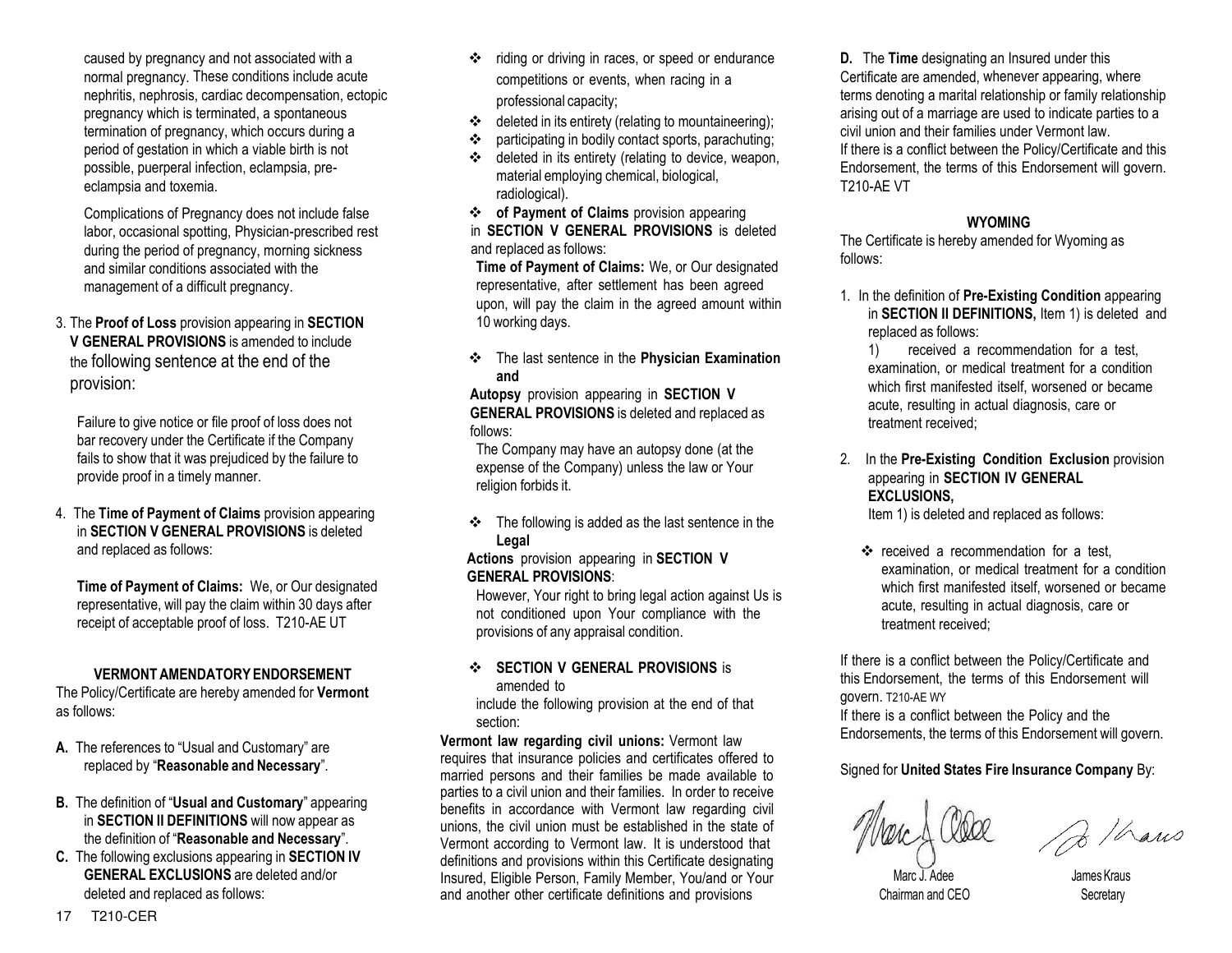When used throughout this document "Company", "Our", "We", or "Us" means:

#### **United States Fire Insurance Company**

#### **GRIEVANCE PROCEDURES**

When you submit a claim and that claim is denied, we will provide a written statement containing the reasons for the Adverse Determination. You have the right to request a review of any Company decision or action pertaining to our contractual relationship and to appeal any adverse claim determination we've made by filing a Grievance. These procedures have been developed to ensure a full investigation of a Grievance through a formal process.

## **DEFINITIONS**

A "Grievance" is a written complaint requesting a change to a previous claim decision, claims payment, the handling or reimbursement of health care services, or other matters pertaining to your coverage and our contractual relationship.

An "Adverse Determination" is a determination by the Company or its designated utilization review organization that (i) a service, treatment, drug, or device, is experimental, investigational, specifically limited or excluded by your coverage; or (ii) a facility admission, the availability of care, continued stay or other health care services proposed or furnished have been reviewed and, based upon the information provided, does not meet the contractual requirements for medical necessity, appropriateness, health care setting, level of care or effectiveness and therefore, the benefit coverage is denied, reduced or terminated in whole or in part.

#### **INFORMAL GRIEVANCE PROCEDURE**

You, your authorized representative, or a provider acting on your behalf may submit an oral complaint to us within 60 days after an event that causes a dispute. Telephoning allows you to discuss your complaint or concerns and gives us the opportunity to immediately resolve the problem.

If we don't have all the information necessary to review your complaint, we will request any additional information within 5 business days of receiving your complaint. After we receive

all the necessary information, we will provide you, your authorized representative, or a provider acting on your behalf with our written decision within 30-days after receiving the complaint and all necessary information.

If the problem cannot be resolved in this manner, you still have the right to submit a written request for the complaint to be reviewed through the Formal Grievance Procedure, as outlined below.

#### **FORMAL GRIEVANCE PROCEDURE**

A formal Grievance may be submitted by you, your authorized representative, or in the event of an Adverse Determination, by a provider acting on your behalf.

If you file a formal Grievance, you will have the opportunity to submit written comments, documents, records and other information you feel are relevant to the Grievance, regardless of whether those materials were considered in the initial Adverse Determination.

#### **First Level Review**

Within 3 working business days after receiving the Grievance, we must acknowledge the Grievance and provide you, your authorized representative or a provider with the name, address, and telephone number of the coordinator handling the Grievance and information on how to submit written material. The person(s) who reviews the Grievance will not be the same person(s) who made the initial Adverse Determination. During the review, all information, documents, and other materials submitted relating to the claim will be considered, regardless of whether they were considered in making the previous claim decision. The Insured will not be allowed to attend, or have a representative attend, a First Level Review. The Insured may, however, submit written material for consideration by the reviewer(s).

# **GRIEVANCE**

When the Grievance is based in whole or in part on a medical judgment, the review will be conducted by, or in consultation with, a medical doctor with appropriate training and expertise to evaluate the matter.

Following our review of your Grievance, we must issue a

written decision to you and, if applicable, to your representative or provider, within 20-days after receiving the Grievance. The written decision must include:

- (1) The name(s), title(s) and professional qualifications of any person(s) participating in the First Level Review process.
- (2) A statement of the reviewer's understanding of the Grievance.
- (3) The specific reason(s) for the reviewer's decision in clear terms and the contractual basis or medical rationale used as the basis for the decision in sufficient detail for the Insured to respond further to our position.
- (4) A reference to the evidence or documentation used as the basis for the decision.
- (5) If the claim denial is based on medical necessity, experimental treatment or similar exclusion, instructions for requesting an explanation of the scientific or clinical rationale used to make the determination.
- (6) A statement advising you of your right to request a Second Level Review, if applicable, and a description of the procedure and timeframes for requesting a Second Level Review.

#### **Second Level Review**

The Second Level Review process is available if you are not satisfied with the outcome of the First level Review for an Adverse Determination. Within ten business days after receiving a request for a Second Level Review, we will advise you of the following:

(1) the name, address, and telephone number of a person designated to coordinate the Grievance review for the Company;

- (2) a statement of your rights, including the right to:
	- **\*** attend the Second Level Review
	- ❖ present his/her case to the review panel:
	- submit supporting materials before and at the review meeting;
	- ask questions of any member of the review panel;
	- $\div$  be assisted or represented by a person of his/her choice, including a provider, family member, employer representative, or attorney.
	- \* request and receive from us free of charge, copies of all relevant documents, records and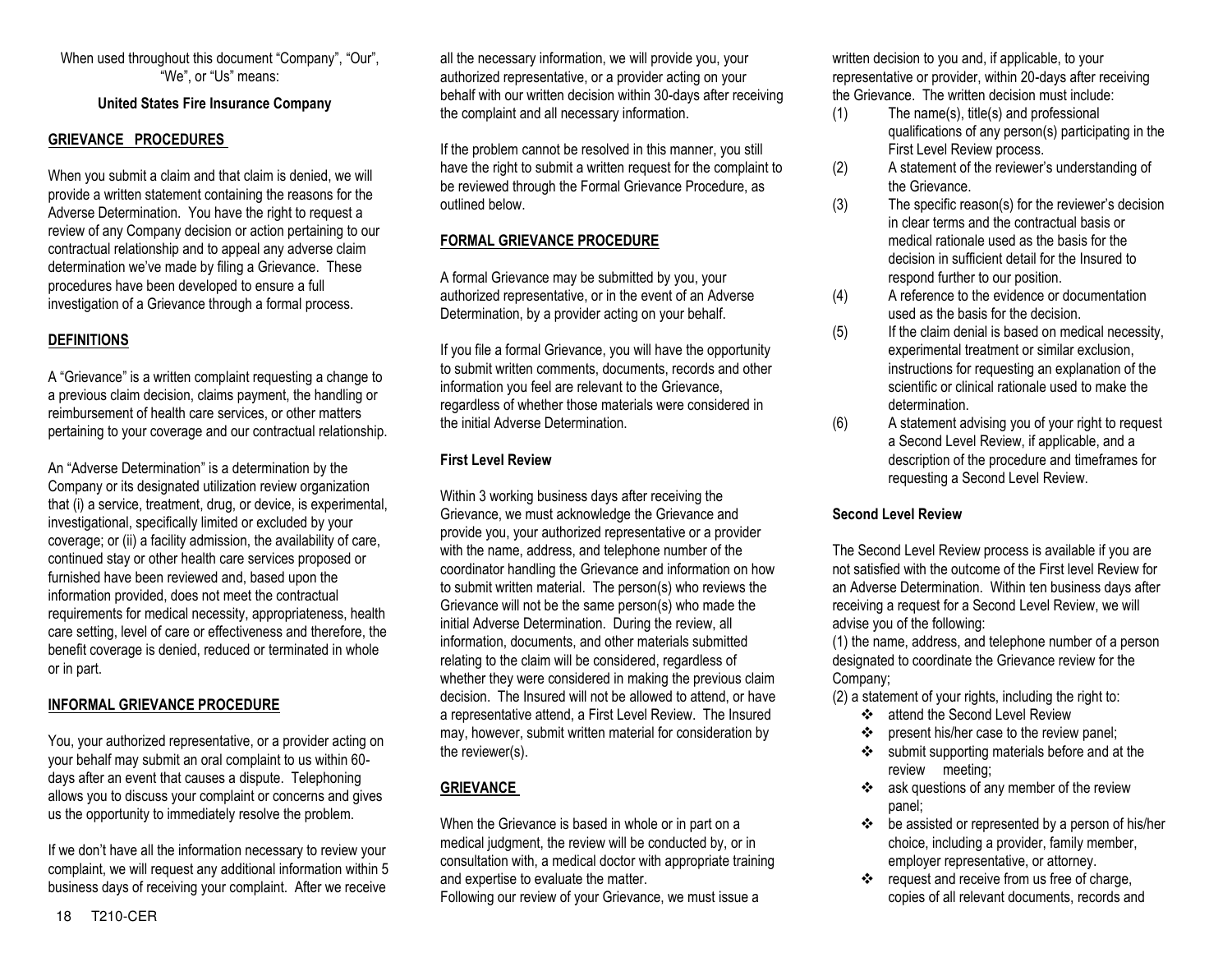other information that is not confidential or privileged that were considered in making the Adverse Determination.

We must convene a review panel and hold a review meeting within 45-days after receiving a request for a Second Level Review. We will notify you in writing of the meeting date at least 15-days prior to the date. The review meeting will be held during regular business hours at a location reasonable accessible to you. In cases where a face-to-face meeting is not practical for geographic reasons, we will offer you the opportunity to communicate with the review panel at our expense by conference call or other appropriate technology. Your right to a full review may not be conditioned on whether or not you appear at the meeting.

If you choose to be represented by an attorney, we may also be represented by an attorney. If we choose to have an attorney present to represent our interests, we will notify you at least 15 working days in advance of the review that an attorney will be present and that you may wish to obtain legal representation of your own.

The panel must be comprised of persons who:

(1) were not previously involved in any matter giving rise to the Second Level Review;

(2) are not employees of the Company or Utilization Review Organization; and

(3) do not have a financial interest in the outcome of the review.

A person previously involved in the Grievance may appear before the panel to present information or answer questions.

All persons reviewing a Second Level Grievance involving a Utilization Review non-certification or a clinical issue will be providers who have appropriate expertise, including at least one clinical peer. If we use a clinical peer on an appeal of a Utilization Review non-certification or on a First Level Review, we may use one of our employees on the Second Level Review panel if the panel is comprised of 3 or more persons.

# **GRIEVANCE**

We must issue a written decision to you and, if applicable, to your representative or provider, within 10 business days after completing the review meeting. The decision must include:

- $(1)$  the name(s), title(s) and qualifying credentials of the members of the review panel;
- (2) a statement of the review panel's understanding of the nature of the Grievance and all pertinent facts;
- (3) the review panel's recommendation to the Company and the rationale behind the recommendation;
- (4) a description of, or reference to, the evidence or documentation considered by the review panel in making the recommendation;
- (5) in the review of a Utilization Review noncertification or other clinical matter, a written statement of the clinical rationale, including the clinical review criteria, that was used by the review panel to make the determination;
- (6) the rationale for the Company's decision if it differs from the review panel's recommendation;
- (7) a statement that the decision is the Company's final determination in the matter;
- (8) notice of the availability of the Commissioner's office for assistance, including the telephone number and address of the Commissioner's office.

## **EXPEDITED REVIEW**

You are eligible for an expedited review when the timeframes for an Informal, formal First Level review or Second Level review would reasonably appear to seriously jeopardize your life or health, or your ability to regain maximum function. An expedited review is also available for all Grievances concerning an admission, availability of care, continued stay or health care service for a person who has received emergency services, but who has not been discharged from a facility.

A request for an expedited review may be submitted orally or in writing. An expedited review must be evaluated by an appropriate clinical peer in the same or similar specialty as would typically manage the case being reviewed. If we don't have the information necessary to decide an appeal, we will

send you notification of precisely what is required within 24-hours of our receipt of your Grievance. All necessary information, including our decision, will be transmitted by telephone, facsimile, or the most expeditious method available. Provided we have enough information to make a decision, you, your authorized representative, or a provider acting on your behalf will be notified of the determination as expeditiously as the medical condition requires, but in no event more than 72-hours after the review has commenced. Written confirmation of our decision will be provided within 2 working business days of the decision and will contain the same items described in the written decision requirements for First Level reviews.

If the expedited review does not resolve the situation, you, your representative or a provider acting on your behalf may submit a written Grievance.

We will not provide an expedited review for retrospective reviews of Adverse Determinations